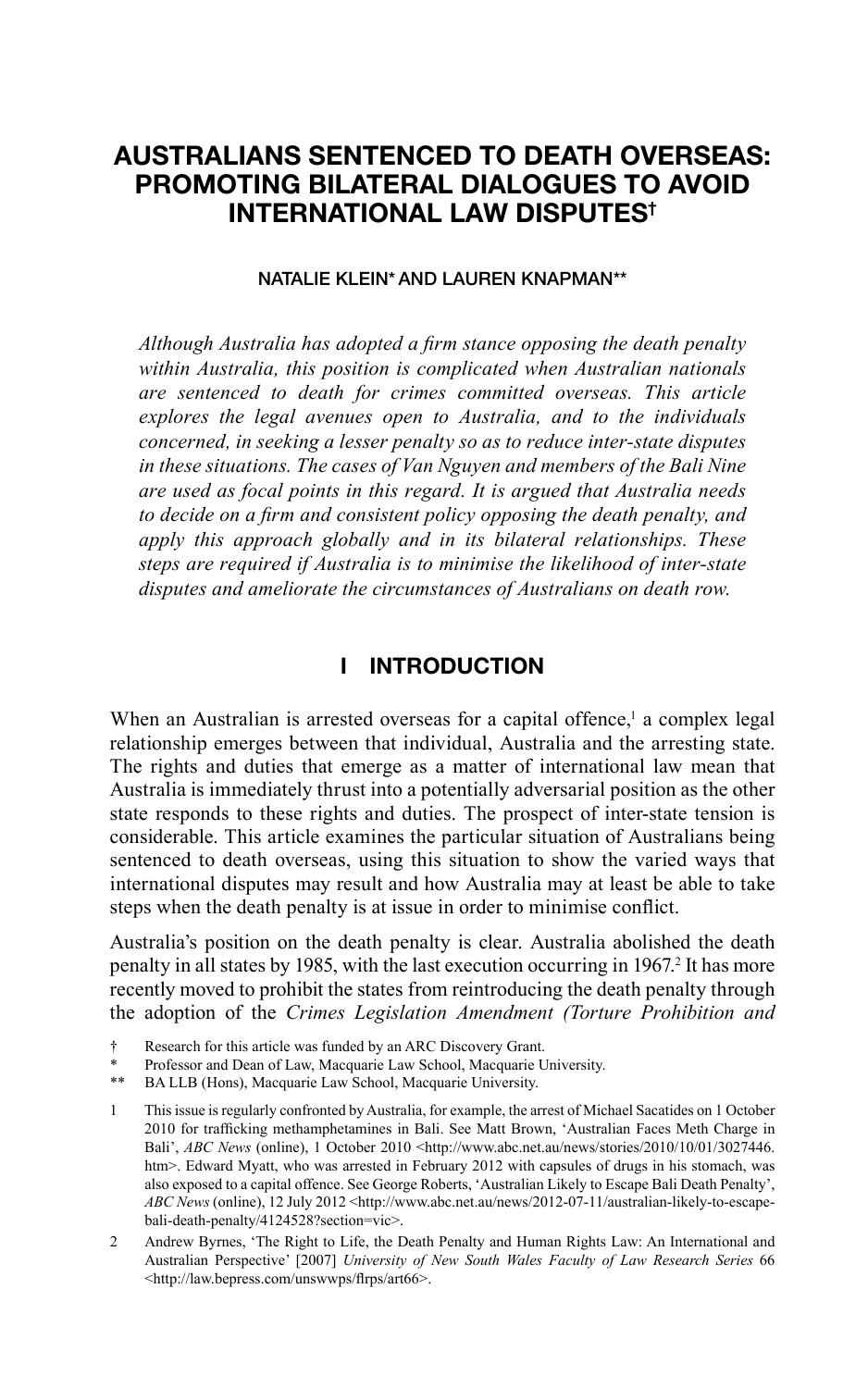*Death Penalty Abolition) Act 2010* (Cth). Internationally, Australia is a party to the *Second Optional Protocol to the International Covenant on Civil and Political Rights*<sup>3</sup> ('*Second Optional Protocol*'), which prohibits states from executing anyone within their jurisdiction.<sup>4</sup> How this opposition to the death penalty has manifested itself in Australia's bilateral relationships has been less apparent.

There is no absolute prohibition on the imposition of the death penalty under international law that is binding on all states. The *Second Optional Protocol* has 73 parties,<sup>5</sup> and the 47 member states of the Council of Europe have abolished the death penalty under protocols to the *European Convention on Human Rights*. 6 Capital punishment still applies in countries such as the United States, China and Japan, as well as many countries in the Middle East and the Caribbean.7 The imposition of capital punishment potentially entails an infringement of various international human rights norms. These may encompass the right not to be arbitrarily deprived of one's life, various due process rights and the right not to be subjected to cruel, inhuman or degrading treatment or punishment.<sup>8</sup>

Australia's commitment against the death penalty may therefore be entrenched within Australia's own law, but it does not reflect a universal value in the international legal system. Consequently, Australia finds itself at odds when its nationals are convicted of offences carrying the death penalty in other countries. The clash was manifest with the execution of Van Nguyen for drug trafficking in Singapore in 2005<sup>9</sup> and remains an issue with regards to members of the Bali Nine. Scott Rush's final opportunity to appeal against his death sentence in Indonesia for drug trafficking was successful, $10$  whereas the death sentences for the two ringleaders of the Bali Nine operation, Andrew Chan and Myuran Sukumaran, were upheld.<sup>11</sup> The fact that such cases loom large in Australian society reflects

- 3 *Second Optional Protocol to the International Covenant on Civil and Political Rights*, opened for signature 15 December 1989, 1642 UNTS 414 (entered into force 11 July 1991), which aims to encourage states to abolish the death penalty.
- 4 Ibid art 1(1). For a discussion of the death penalty and international law generally, see William A Schabas, *The Abolition of the Death Penalty in International Law* (Cambridge University Press, 3<sup>rd</sup> ed, 2002).
- 5 United Nations, *Chapter IV Human Rights* (17 June 2012) United Nations Treaty Collection <http:// treaties.un.org/Pages/ViewDetails.aspx?src=TREATY&mtdsg\_no=IV-12&chapter=4&lang=en>.
- 6 *Convention for the Protection of Human Rights and Fundamental Freedoms*, opened for signature 4 November 1950, 213 UNTS 221 (entered into force 3 September 1953), as amended by *Protocol No 6 to the Convention for the Protection of Human Rights and Fundamental Freedoms, concerning the Abolition of the Death Penalty*, opened for signature 28 April 1983, CETS No 114 (entered into force 1 March 1985); *Protocol No 13 to the Convention for the Protection of Human Rights and Fundamental Freedoms, concerning the Abolition of the Death Penalty in All Circumstances*, opened for signature 3 May 2002, CETS No 187 (entered into force 1 July 2003).
- 7 Amnesty International, *Abolitionist and Retentionist Countries* (2012) <http://www.amnesty.org/en/ death-penalty/abolitionist-and-retentionist-countries#retentionist>.
- 8 Byrnes, above n 2, 32.
- 9 'Australian Executed in Singapore', *BBC News* (online), 2 December 2005 <http://news.bbc.co.uk/2/ hi/asia-pacific/4487366.stm>; Michael Hor, 'The Death Penalty in Singapore and International Law' (2004) 8 *Singapore Year Book of International Law* 105.
- 10 Matt Brown, 'Scott Rush Escapes Death Penalty', *ABC News* (online), 27 May 2011 <http://www. abc.net.au/news/stories/2011/05/10/3213037.htm>. See also Matt Brown, 'Rush Makes Final Appeal against Death Penalty', *ABC News* (online), 26 August 2010 <http://www.abc.net.au/news/ stories/2010/08/26/2994540.htm>.
- 11 Matt Brown, 'Bali Nine Ringleader Loses Final Appeal', *ABC News* (online), 17 June 2011 <http:// www.abc.net.au/news/stories/2011/06/17/3247028.htm>.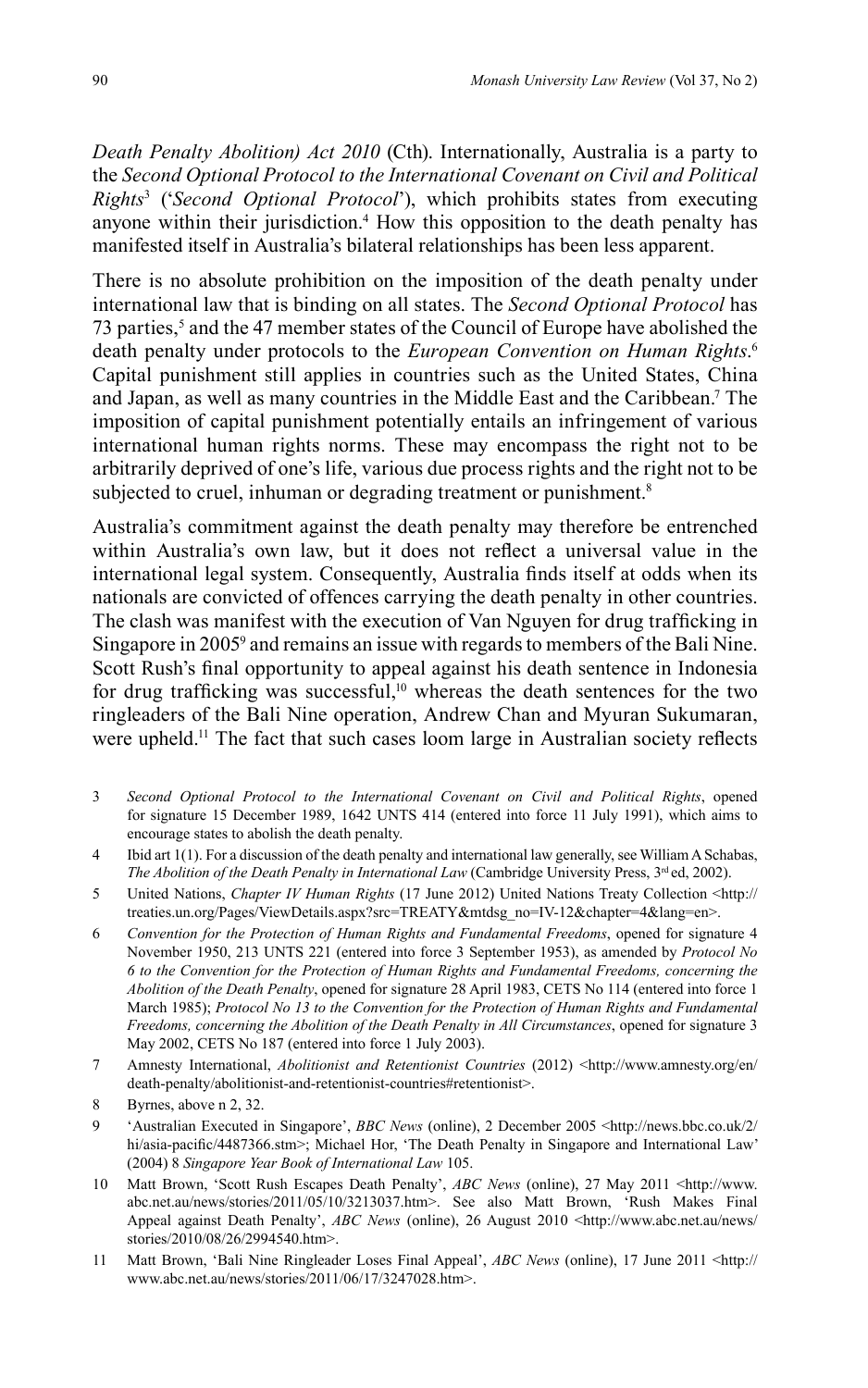the ongoing conflict presented to Australia in managing its bilateral relationships when Australians are sentenced to death abroad.

There are a range of legal avenues available to Australia in seeking to protect individuals abroad, though each of these avenues entails considerable discretion because of the political dynamics and national sensitivities involved. This article assesses these avenues, highlighting the potential for inter-state tension, and considers if there is or should be a difference in approach for Australia when the death penalty is concerned. The cases of Van Nguyen and members of the Bali Nine are used as points of reference in addressing: Australia's right of diplomatic protection; the consular rights of Australia and the individuals concerned; the relevance of international human rights law; and specific protections that may arise in relation to mutual legal assistance and extradition treaties, as well as prisoner transfer agreements. We explore the scope for disagreement in the various steps that may be taken by Australia and by the individuals concerned. More is ultimately needed if Australians on death row are to be spared a punishment condemned within Australia. We therefore examine how Australia could establish an authoritative position on the death penalty and utilise this stance in favour of Australian nationals sentenced to death. In this regard, we consider how Australia may externalise its internal standards in its bilateral relationships; consistency and clarity are needed both within Australia's domestic legal and political setting as well as in Australia's dealings with other countries. Such a position may not only assist those subjected to capital punishment abroad but also obviate interstate disputes that otherwise arise.

## **II AUSTRALIANS ON DEATH ROW: VAN NGUYEN AND THE BALI NINE**

Among the most high profile cases of Australians sentenced to death in recent years have been those of Van Nguyen and of the Bali Nine.<sup>12</sup> A brief overview of these

Another significant case was that of Robert Langdon. The Australian was sentenced to death by hanging in Afghanistan in October 2009 for shooting an Afghan guard named Karim. Langdon, who worked as a private security contractor, confessed to the shooting but claimed he acted in self-defence. However, two witnesses testified that Karim was unarmed and the shooting was triggered by an argument between the men. It was reported that Langdon tried to cover up his actions by throwing a hand grenade into the truck that contained Karim's body. He also reportedly ordered other guards to open fire in an effort to stage a Taliban attack, enabling it to be presumed that Karim was a victim of the staged attack. Subsequently, Langdon's sister revealed that he had informed his company of the events and was following orders from company headquarters. Langdon subsequently had his sentence reduced to a 20 year gaol term. For details of Langdon's story, see Jeremy Kelly, 'Aussie Robert Langdon Facing Death in Kabul', *The Australian* (online), 27 January 2010 <http://www.theaustralian.com.au/news/ nation/aussie-robert-langdon-facing-death-in-kabul/story-e6frg6nf-1225823771967>; Rod Nordland and Abdul Waheed Wafa, 'NATO Contractor Is Sentenced to Death in Afghanistan', *The New York Times* (New York), 27 January 2010, A10; Jeremy Kelly, 'Kabul Jail Access "Too Dangerous" for Consular Officials to Visit Jailed Aussie', *The Australian* (online), 28 January 2010 <http://www. theaustralian.com.au/news/nation/kabul-jail-access-too-dangerous-for-consular-officials-to-visitjailed-aussie/story-e6frg6nf-1225824141448>; Samantha Maiden, 'Rudd Vows to Act as Robert Langdon Faces Death Penalty in Afghanistan', *The Australian* (online), 27 January 2010 <http://www. theaustralian.com.au/news/rudd-vows-to-act-as-robert-langdon-faces-death-penalty-in-afghanistan/ story-e6frg8yo-1225823941457>; 'Australian Escapes Execution in Afghanistan', *ABC News* (online), 6 January 2011 <http://www.abc.net.au/news/stories/2011/01/06/3107214.htm>.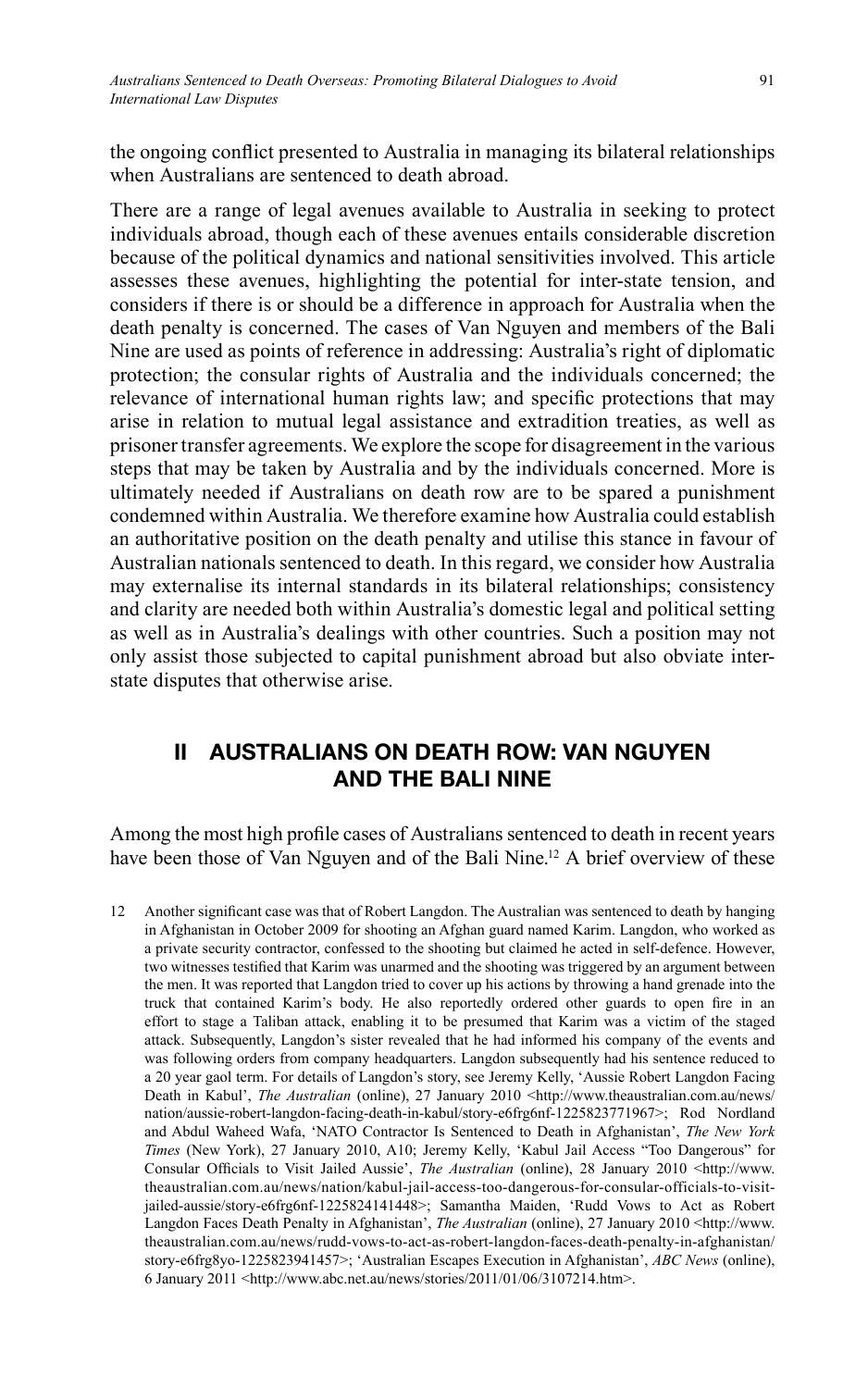cases is presented in this part, before turning to the different avenues of legal relief that were brought to bear in each of their cases. These two examples may be used to show how tension has arisen between Australia and the countries concerned.

### **A** *Van Nguyen*

Van Nguyen, a Vietnamese-born Australian,<sup>13</sup> was apprehended carrying approximately 400 grams of heroin<sup>14</sup> while in transit through Changi Airport in Singapore in December 2002.<sup>15</sup> Nguyen provided an oral statement and a cautioned statement to Singapore authorities.16 He was convicted under s 7 of the *Misuse of Drugs Act* and sentenced to death by hanging in March 2004.17 His final appeal was rejected in October 2004, clemency was denied in October the following year, and on 2 December 2005, Nguyen was hanged.<sup>18</sup> On the day of his execution, hundreds of mourners gathered at a church in Melbourne, Nguyen's hometown, to hear the church bell ring 25 times, commemorating each year of Nguyen's short life.19 The Australian Prime Minister denounced Singapore's 'clinical response' to Australia's request that Nguyen's mother be permitted to hug her son before his execution.<sup>20</sup> They were only permitted to hold each other's hand.<sup>21</sup> The Prime Minister further commented to the Singapore government that the execution 'will have an effect on the relationship on a people-to-people, population-to-population basis'.22

### **B** *Bali Nine*

In April 2005, nine Australians were arrested in Bali for attempting to traffic more than 8 kilograms of high quality heroin from Indonesia to Australia: Andrew Chan, Si Yi Chen, Michael Czugaj, Renae Lawrence, Tach Duc Thanh Nguyen, Matthew Norman, Scott Rush, Martin Stephens and Myuran Sukumaran. Of those nine, Andrew Chan and Myuran Sukumaran were identified as the central

- 13 Phil Mercer, 'Australia Considers Taking Singapore to International Court to Prevent Execution', *Voice of America* (online), 21 November 2005 <http://www.voanews.com/tibetan/archive/2005-11/2005-11- 22-voa5.cfm?moddate=2005-11-21>. Another source says he was born in a refugee camp in Thailand: 'Australian Anger over Singapore Hanging', *BBC News* (online), 2 December 2005 <http://news.bbc. co.uk/2/hi/asia-pacific/4490754.stm>.
- 14 'Australian Executed in Singapore', above n 9.
- 15 CL Lim, 'The Constitution and the Reception of Customary International Law: Nguyen Tuong Van v Public Prosecutor' [2005] *Singapore Journal of Legal Studies* 218, 218; Mercer, above n 13. Mercer noted that Nguyen was flying from Cambodia to Australia.

17 Ibid; Luke Davies, 'The Penalty Is Death: Inside Bali's Kerobokan Prison' [2008] *The Monthly* 18, 27. The possession of more than 15 grams of particular types of drugs is a crime punishable by death in Singapore: at 26.

- 20 Ibid.
- 21 Ibid.
- 22 Ibid.

<sup>16</sup> Lim, above n 15, 218.

<sup>18</sup> Davies, above n 17, 27.

<sup>19 &#</sup>x27;Australian Executed in Singapore', above n 9.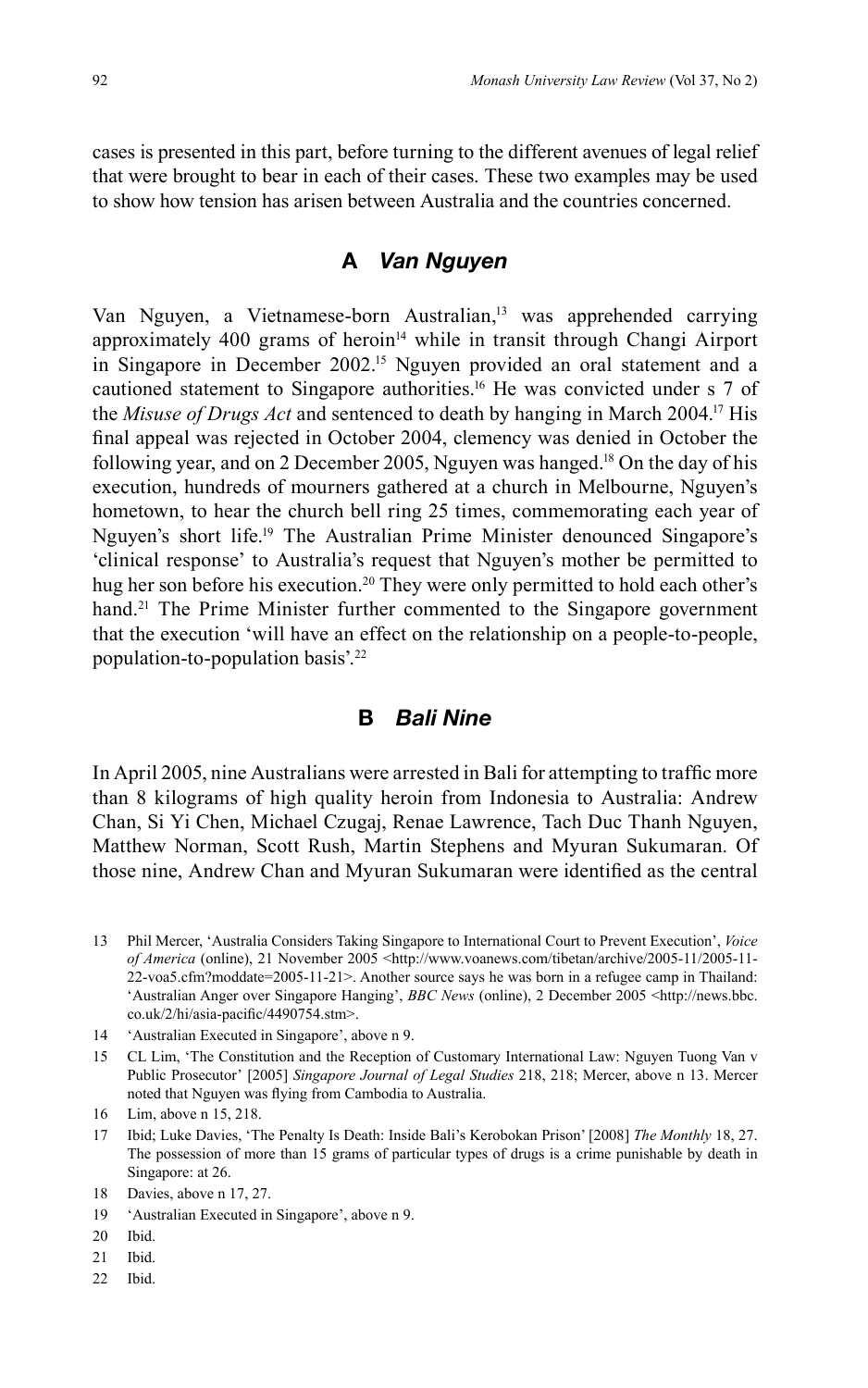organisers and leaders of the operation. Chen, Nguyen and Norman have been collectively referred to as the 'Melasti Three', as they were arrested, along with Sukumaran, at the Melasti Beach Bungalows. Czugaj, Lawrence, Stephens and Rush served as couriers, or drug mules, and were arrested with heroin strapped to their bodies at the airport in Bali.23 The focus in this article is on Rush, who remained under sentence of death the longest of all the drug mules, and on Chan and Sukumaran, who are still subject to the death penalty at time of writing.

Rush, who was 19 at the time of his arrest, was apprehended at the airport with 3.4 kilograms of heroin strapped to his body.<sup>24</sup> Apparently couriering drugs for the first time, Rush is said to have been offered an 'all-expenses-paid' holiday to Bali, and was told he would receive AUD5000 for transporting the narcotic to Australia.25 Rush was warned that his family would be killed if he did not follow orders. 26 He was seemingly unaware of the extent of the drug syndicate with which he was involved.<sup>27</sup>

Chan and Sukumaran had both reportedly been involved in drug trafficking operations between Indonesia and Australia prior to their arrest in April 2005.28 Chan had started out as a courier before taking on a coordination role in the Bali Nine operation.<sup>29</sup> Police believed Chan to be the 'godfather' of the operation.<sup>30</sup>

All members of the Bali Nine were charged under the *Law of the Republic of Indonesia No 22 of 1997* arts 78(1)(b) and 82(1). Most relevantly, art 82(1) provides:

Whosoever without a right and illegally: (a) imports, exports, offers for sale, traffics, sells, purchases, offers up, accepts, or acts as an intermediary in the sale, purchase or exchange of a Category 1 narcotic is to be punished by the death sentence or life imprisonment, or not more than 20 years imprisonment and a fine of not more than  $1,000,000,000,000$ (one billion) rupiah.31

<sup>23</sup> For background on the Bali Nine, see Lorraine Finlay, 'Exporting the Death Penalty? Reconciling International Police Cooperation and the Abolition of the Death Penalty in Australia' (2011) 33 *Sydney Law Review* 95, 96–9.

<sup>24</sup> Lindsay Murdoch, 'Bid to Save Bali Nine Member', *The Age* (online), 11 January 2010 <http://www. theage.com.au/national/bid-to-save-bali-nine-member-20100110-m0o4.html>.

<sup>25</sup> Ibid.

<sup>26</sup> Ibid. Some sources say this was a fabrication. See, eg, ABC, 'Road to Kerobokan', *Australian Story*, 13 February 2006 (Caroline Jones) <http://www.abc.net.au/austory/content/2006/s1569903.htm>.

<sup>27</sup> Murdoch, above n 24.

<sup>28</sup> See, eg, ABC, 'Bali 9 Documents Lay Out Alleged Conspiracy', *The 7.30 Report*, 10 October 2005 (Tim Palmer) <http://www.abc.net.au/7.30/content/2005/s1479026.htm>.

<sup>29</sup> Neil McMahon and Mark Forbes, 'A Crooked Trail of Greed and Naivety', *The Age* (Melbourne), 19 November 2005, 9.

<sup>30</sup> Philip Cornford, 'How the Trap Snapped Shut', *The Age* (online), 23 April 2005 <http://www.theage. com.au/news/National/How-the-trap-snapped-shut/2005/04/22/1114152321560.html>.

<sup>31</sup> *Law of the Republic of Indonesia No 22 of 1997* art 82(1), quoted in Nadia Harrison, 'Extradition of the "Bali Nine": Can and Should the Risk of Capital Punishment Facing Australians Be Relevant to Extradition Decisions?' (2006) 1 *International Journal of Punishment and Sentencing* 221, 222. See *Rush v Commissioner of Police* (2006) 150 FCR 165, 170 [10], 179–80 [51]–[52].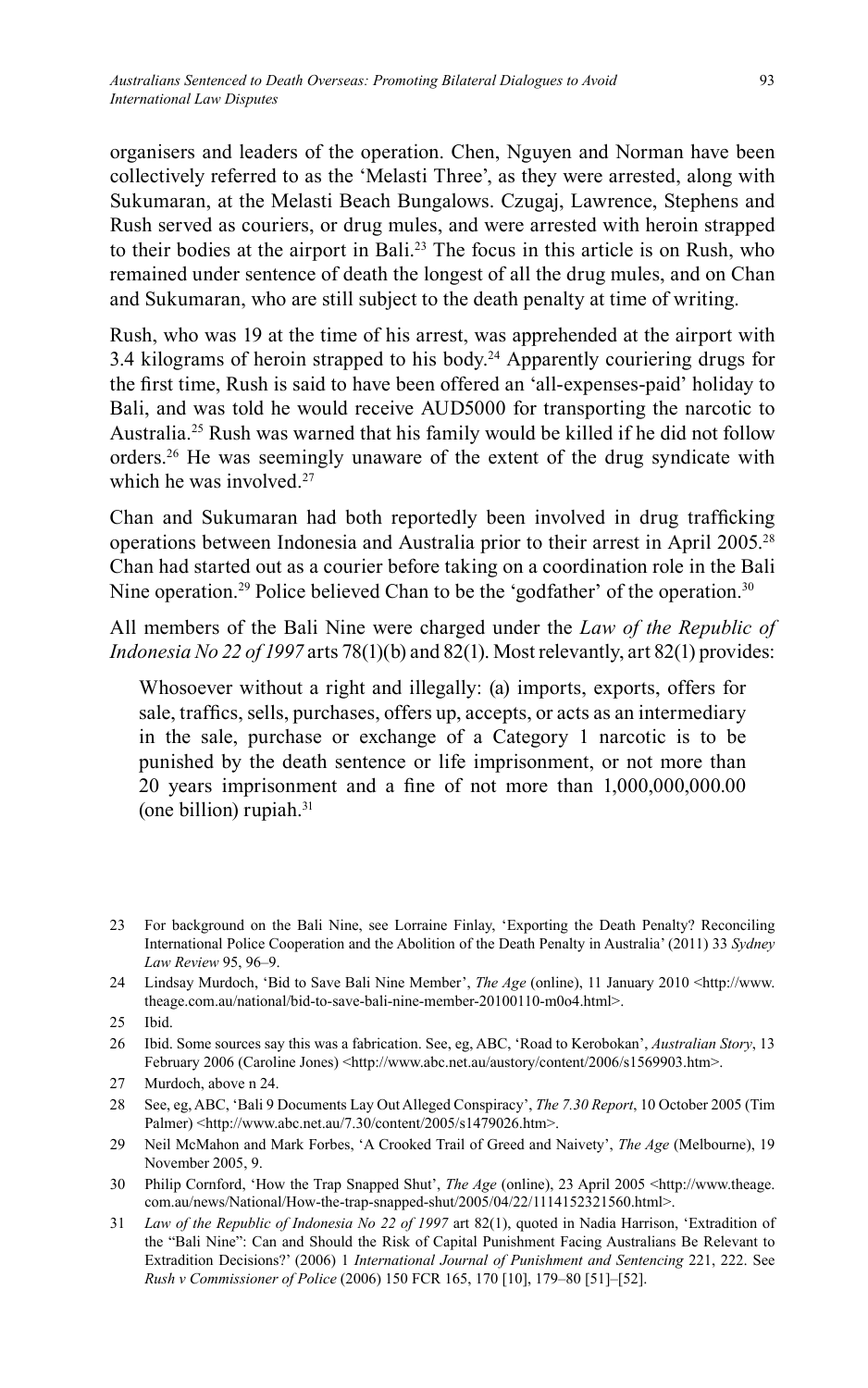At trial, Rush was sentenced to life imprisonment.<sup>32</sup> In September 2006, the Indonesian Supreme Court upgraded his sentence to the death penalty despite prosecutors not actually seeking it.<sup>33</sup> After pursuing further legal proceedings in Indonesia and Australia, Rush was ultimately successful in avoiding a death sentence in the final appeal available to him before the Indonesian courts.<sup>34</sup>

At the trials of Chan and Sukumaran, some of the drug couriers testified against them, detailing the role each had played in the drug trafficking operation.<sup>35</sup> Chan and Sukumaran pleaded not guilty at their initial trials and in two subsequent appeals.36 They were criticised at trial for their failure to assist police in their investigations, and for not showing any remorse for their actions.37 The pair were sentenced to death by firing squad by the Denpasar District Court in February  $2006$ ,<sup>38</sup> and subsequent appeals were unsuccessful.<sup>39</sup>

It was only at the final stage of appeal in the Indonesian judicial system, that the pair admitted their guilt and asked for forgiveness.40 This appeal was further based on arguments that Chan and Sukumaran were now rehabilitated, were actively engaged in church services, and had taken on responsibilities within the prison, including the conducting of computer and English courses for other inmates.<sup>41</sup> Both the Governor of the prison, as well as the Denpasar District Court, had recommended that Chan and Sukumaran should be spared the death penalty.42

- 32 Ronli Sifris, 'Balancing Abolitionism and Cooperation on the World's Scale: The Case of the Bali Nine' (2007) 35 *Federal Law Review* 81, 83.
- 33 Under Indonesian law, judges are guided but not restricted by the sentencing recommendations of the prosecutor: Ibid. The Melasti Three also had their sentences changed to death sentences at this time, but their life sentences were reinstated in 2008. See Natalie Zerial, 'Decision No 2–3/PUU–V/2007 [2007] (Indonesian Constitutional Court)' (2007) 14 *Australian International Law Journal* 217, 218–219.
- 34 Brown, 'Scott Rush Escapes Death Penalty', above n 10.
- 35 McMahon and Forbes, above n 29; 'I'm Terrified of Chan, Says Lawrence', *The Sydney Morning Herald* (online), 22 December 2005  $\lt$ http://www.smh.com.au/articles/2005/12/22/1135032130143.html>; 'Rush Re-enacts Drug Smuggling in Court', *The Age* (online), 13 December 2005 <http://www.theage. com.au/news/World/Rush-reenacts-drug-smuggling-in-court/2005/12/13/1134236055745.html>.
- 36 'Australian Death Row Pair Andrew Chan and Myuran Sukumaran Finally Admit Bali Nine Roles', *The Australian* (online), 13 August 2010 <http://www.theaustralian.com.au/news/world/ australian-death-row-pair-andrew-chan-and-myuran-sukumaran-fi nally-admit-bali-nine-role/storye6frg6so-1225904974203>.
- 37 'Bali Duo Sentenced to Death', *The Sydney Morning Herald* (online), 14 February 2006 <http://www. smh.com.au/news/world/bali-duo-sentenced-to-death/2006/02/14/1139679580306.html>.
- 38 Ibid.
- 39 See Finlay, above n 23, 97.
- 40 Tom Allard, 'Death Sentence Shock', *The Sydney Morning Herald* (online), 18 June 2011 <http://www. smh.com.au/world/death-sentence-shock-20110617-1g8a7.html>.
- 41 See Desy Nurhayati, 'Bali Nine Death Row Inmate Loses Final Appeal', *The Jakarta Post* (Jakarta), 20 June 2011, 1. See also Tom Allard, 'Lives Transformed in Shadow of Death', *The Sydney Morning Herald* (Sydney), 23 January 2010, 4; Cindy Wockner, 'Judge Makes Plea for Lives of Bali Nine', *Herald Sun* (online), 8 October 2010 <http://www.heraldsun.com.au/news/national/judge-makes-pleafor-lives-of-bali-nine/story-e6frf7l6-1225936162727>; Matt Brown, 'Australian Drug Smuggler's Death Sentence Upheld', *Radio Australia News* (online), 18 June 2011 <http://www.radioaustralianews.net.au/ stories/201106/3247047.htm>.
- 42 SBS, 'The Condemned', *Dateline*, 14 November 2010 (Mark Davis) <http://www.sbs.com.au/dateline/ story/transcript/id/600882/n/The-Condemned>; 'Australian Death Row Pair Andrew Chan and Myuran Sukumaran Finally Admit Bali Nine Roles', above n 36.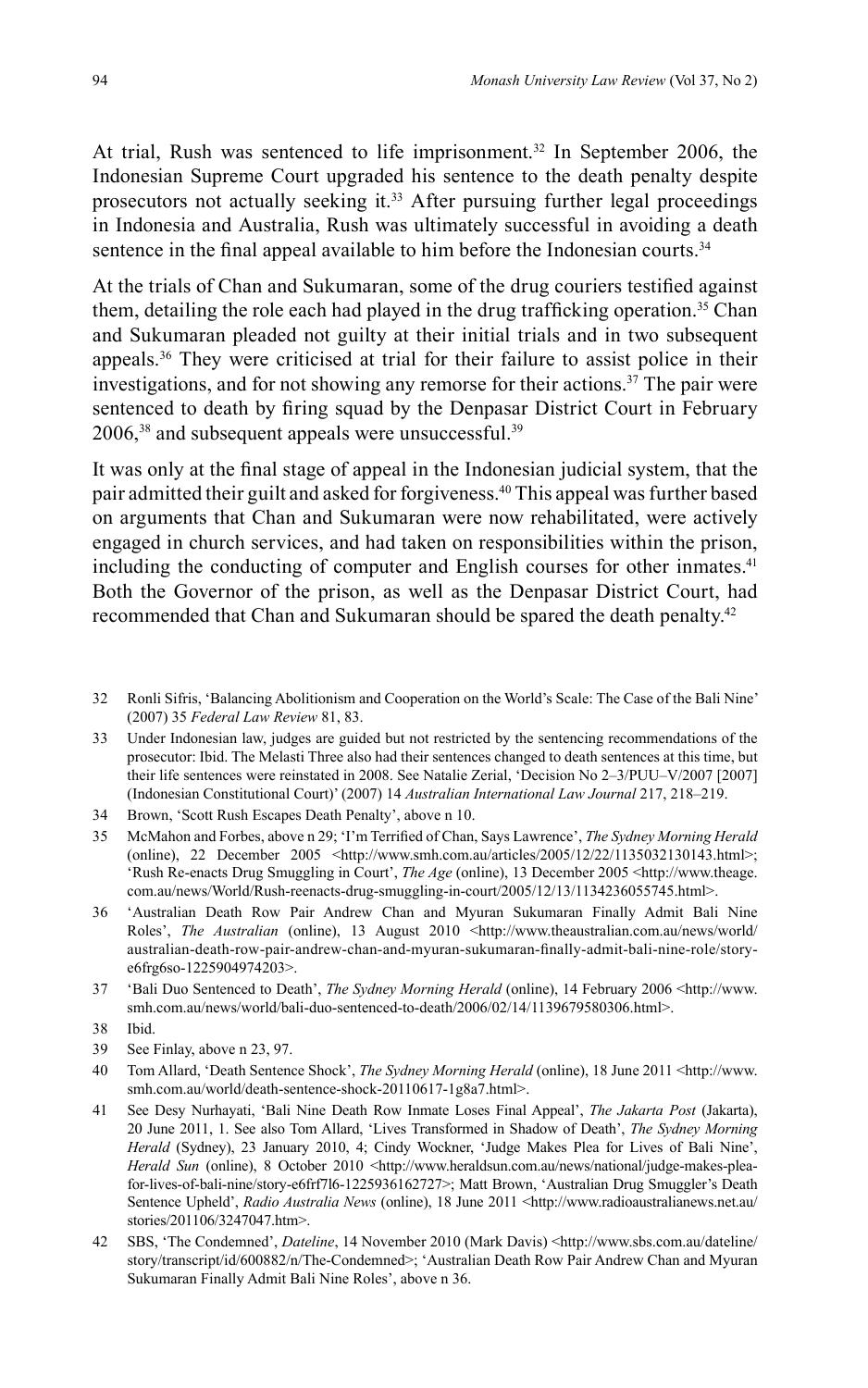With the rejection of these final appeals. Chan and Sukumaran's fate now rest with Indonesia's President, who may grant clemency. Australia has previously announced that it would support clemency appeals to the Indonesian President.<sup>43</sup> The success of any efforts by Australia remains to be seen. Both the Bali Nine and Nguyen's cases raise fundamental questions as to what Australia may, should and must do in situations where Australians have been sentenced to death abroad, and how Australia's bilateral relationship is put to the test in the meantime. These issues are addressed in the next part.

## **III AVENUES AVAILABLE TO AUSTRALIA TO ASSIST UNDER INTERNATIONAL LAW**

The most basic right Australia holds when dealing with the question of protecting its nationals abroad is the right of diplomatic protection. This right entitles Australia to take up the claim of one of its nationals who has been injured by the acts of another state and assert that claim as if it was an injury to Australia. 44 Whether Australia asserts its right of diplomatic protection is a matter of discretion for Australia.45 As such, Australia has considerable scope to take into account the political, economic and strategic interests at stake with the country concerned. This discretion may mitigate inter-state tension. There

- 43 Stephen Smith (Press Conference, 6 March 2008) <http://www.foreignminister.gov.au/ transcripts/2008/080306\_pc.html>; Petrina Berry, 'Gillard against Chan Death Penalty', *The Daily Telegraph* (online), 18 June 2011 <http://www.dailytelegraph.com.au/news/gillard-against-chan-deathpenalty/story-e6freuy9-1226077567832>. The success of such an appeal has been doubted given the President's rigid stance against drug trafficking: Julie Lewis, 'Explore International Legal Options for Bali Nine Now, Says Professor' (2006) 44 (November) *Law Society Journal* 18, 18–19; Cindy Wockner, 'Bali Nine Member Andrew Chan's Plea Fails in Death Sentence', *The Daily Telegraph* (online), 18 June 2011 <http://www.dailytelegraph.com.au/news/world/bali-nine-member-andrew-chans-plea-failsin-death-sentence/story-e6frev00-1226077359638>.
- 44 The Permanent Court of International Justice articulated this right of diplomatic protection as follows: By taking up the case of one of its subjects and by resorting to diplomatic action or international judicial proceedings on his behalf, a State is in reality asserting its own rights — its right to ensure, in the person of its subjects, respect for the rules of international law. The question, therefore, whether the present dispute originates in an injury to a private interest, which in point of fact is the case in many international disputes, is irrelevant from this standpoint. Once a State has taken up a case on behalf of one of its subjects before an international tribunal, in the eyes of the latter the State is sole claimant

*Mavrommatis Palestine Concessions (Greece v United Kingdom) (Jurisdiction)* [1924] PCIJ (ser A) No 2, 12. The International Law Commission ('ILC'), which is a United Nations body with responsibility for the progressive development and codification of international law, adopted a set of draft articles on diplomatic protection in 2006. See *Draft Articles on Diplomatic Protection with Commentaries*, *Report*  of the International Law Commission on the Work of its Fifty-Eighth Session, UN GAOR, 58<sup>th</sup> sess, Supp

- No 10, UN Doc A/61/10 (2006) ('*ILC Articles on Diplomatic Protection*'). Article 1 refers at 24 to diplomatic protection consist[ing] of the invocation by a State, through diplomatic action or other means of peaceful settlement, of the responsibility of another State for an injury caused by an internationally wrongful act of that State to a natural or legal person that is a national of the former State with a view to the implementation of such responsibility.
- 45 'The State must be viewed as the sole judge to decide whether its protection will be granted, to what extent it is granted, and when it will cease. It retains in this respect a discretionary power the exercise of which may be determined by considerations of a political or other nature, unrelated to the particular case': Barcelona Traction, Light and Power Company Ltd (Belgium v Spain) (Judgment) [1970] ICJ Rep 3, 44 [79]. See also *ILC Articles on Diplomatic Protection*, UN Doc A/61/10, 28–9 (referring to art 2).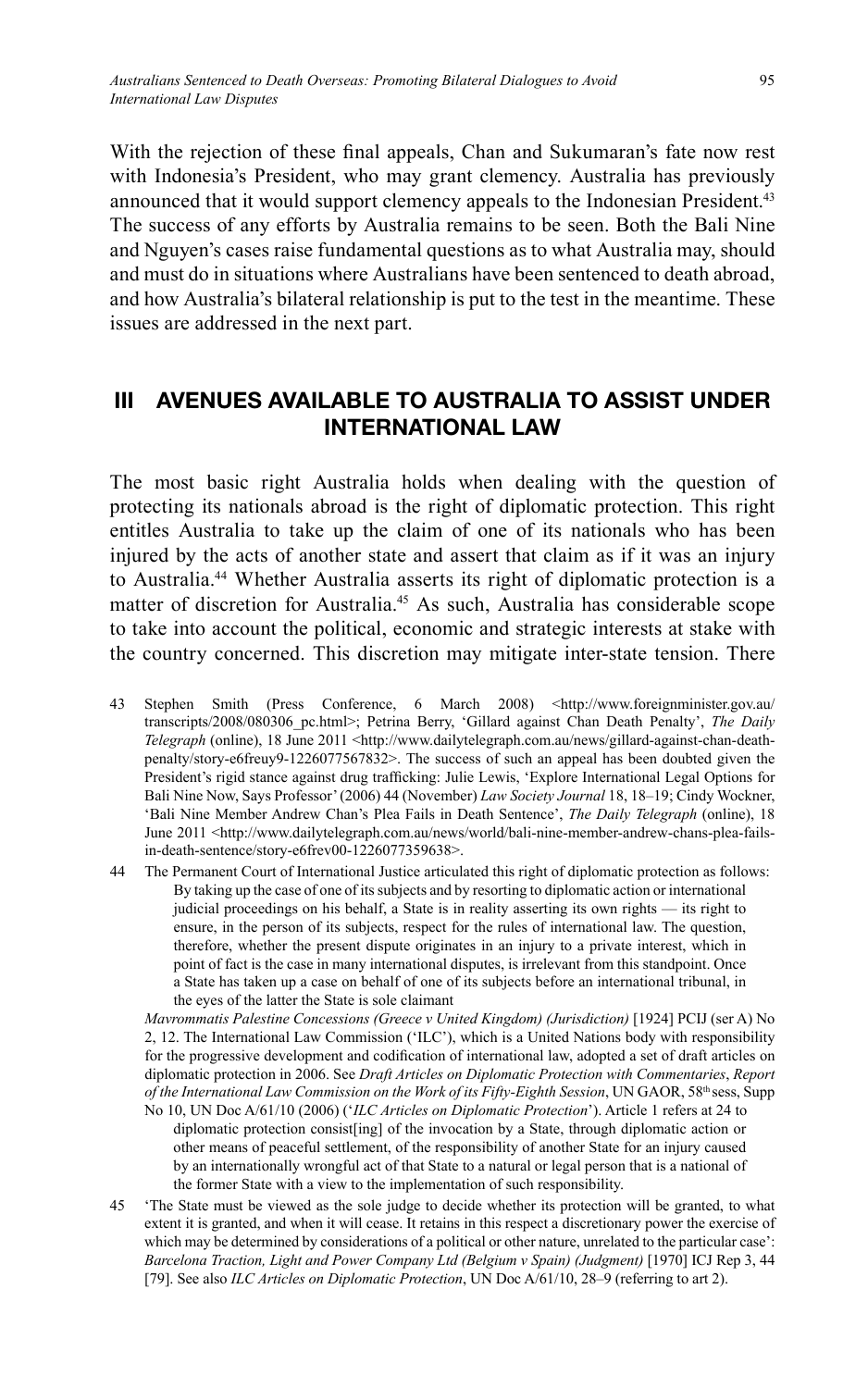is no duty requiring Australia to assist one of its nationals abroad, though it has been suggested that a state at least has a duty to consider whether to exercise this right.46 The Federal Court case of *Hicks v Ruddock* provided an opportunity to address this question,<sup>47</sup> but was not fully decided when Hicks was released from detention in Guantánamo Bay.<sup>48</sup>

There is a range of options available to Australia in deciding what course of action it might take on behalf of one of its nationals, including protests to the state concerned, calls for investigations or inquiries into the incident, negotiating with the state concerned and potentially turning to international adjudication or arbitration.<sup>49</sup> One requirement for a state exercising the right of diplomatic protection is that any national should exhaust the local remedies available to him or her.<sup>50</sup> This requirement reflects certain deference to the sovereign authority of another state to enforce its laws within its own territory, and a state may only preempt this procedure when resolution through the national judicial system is inter alia ineffective or unavailable.<sup>51</sup> Any inter-state dispute may therefore potentially be held at bay while these national judicial processes are undertaken.

Further rights come from consular agreements, predominantly the *Vienna Convention on Consular Relations*, 52 and also potentially any bilateral treaty to which Australia is a party with a state in which an Australian is imprisoned.<sup>53</sup> Article 36 of the *Vienna Convention on Consular Relations* sets forth key protections in relation to nationals who are detained, arrested and prosecuted in another state. Notably, it requires that a state be notified without undue delay of the detention or arrest of one of its nationals,<sup>54</sup> and that legal assistance be facilitated for that individual.<sup>55</sup> Bilateral consular agreements may include

- 46 *ILC Articles on Diplomatic Protection*, UN Doc A/61/10, 94 (referring to art 19(a)). For further discussion, see Annemarieke Vermeer-Künzli, 'Restricting Discretion: Judicial Review of Diplomatic Protection' (2006) 75 *Nordic Journal of International Law* 279.
- 47 (2007) 156 FCR 574.
- 48 An initial decision was made that Hicks' claims should not be summarily dismissed for failure to disclose a reasonable prospect of success as a matter of law: ibid.
- 49 *ILC Articles on Diplomatic Protection*, UN Doc A/61/10, 27. See also Craig Forcese, 'Shelter from the Storm: Rethinking Diplomatic Protection of Dual Nationals in Modern International Law' (2005) 37 *George Washington International Law Review* 469, 473.
- 50 *ILC Articles on Diplomatic Protection*, UN Doc A/61/10, 70–6. See also Annemarieke Künzli, 'Exercising Diplomatic Protection: The Fine Line between Litigation, Demarches and Consular Assistance' (2006) 66 *Heidelberg Journal of International Law* 321, 323. The ILC has taken the view that the line between diplomatic protection and consular assistance is unclear. See *ILC Articles on Diplomatic Protection*, UN Doc  $\widehat{A/61/10}$ , 27. The ILC has noted, however, that diplomatic protection tends to reflect a remedial function whereas consular assistance is primarily preventive in seeking to stop nationals being the victims of internationally wrongful acts.
- 51 See *ILC Articles on Diplomatic Protection*, UN Doc A/61/10, 76–86 (setting out the exceptions to the rule requiring exhaustion of local remedies).
- 52 *Vienna Convention on Consular Relations*, opened for signature 24 April 1963, 596 UNTS 261 (entered into force 19 March 1967) ('*Vienna Convention on Consular Relations*').
- 53 For example, Australia has a bilateral consular agreement with China, which elaborates on rights and duties set forth in the *Vienna Convention on Consular Relations*. See *Agreement on Consular Relations between Australia and the People's Republic of China*, signed 8 September 1999, [2000] ATS 26 (entered into force 15 September 2000).
- 54 *Vienna Convention on Consular Relations* art 36(1)(b).
- 55 Ibid art 36(1)(c).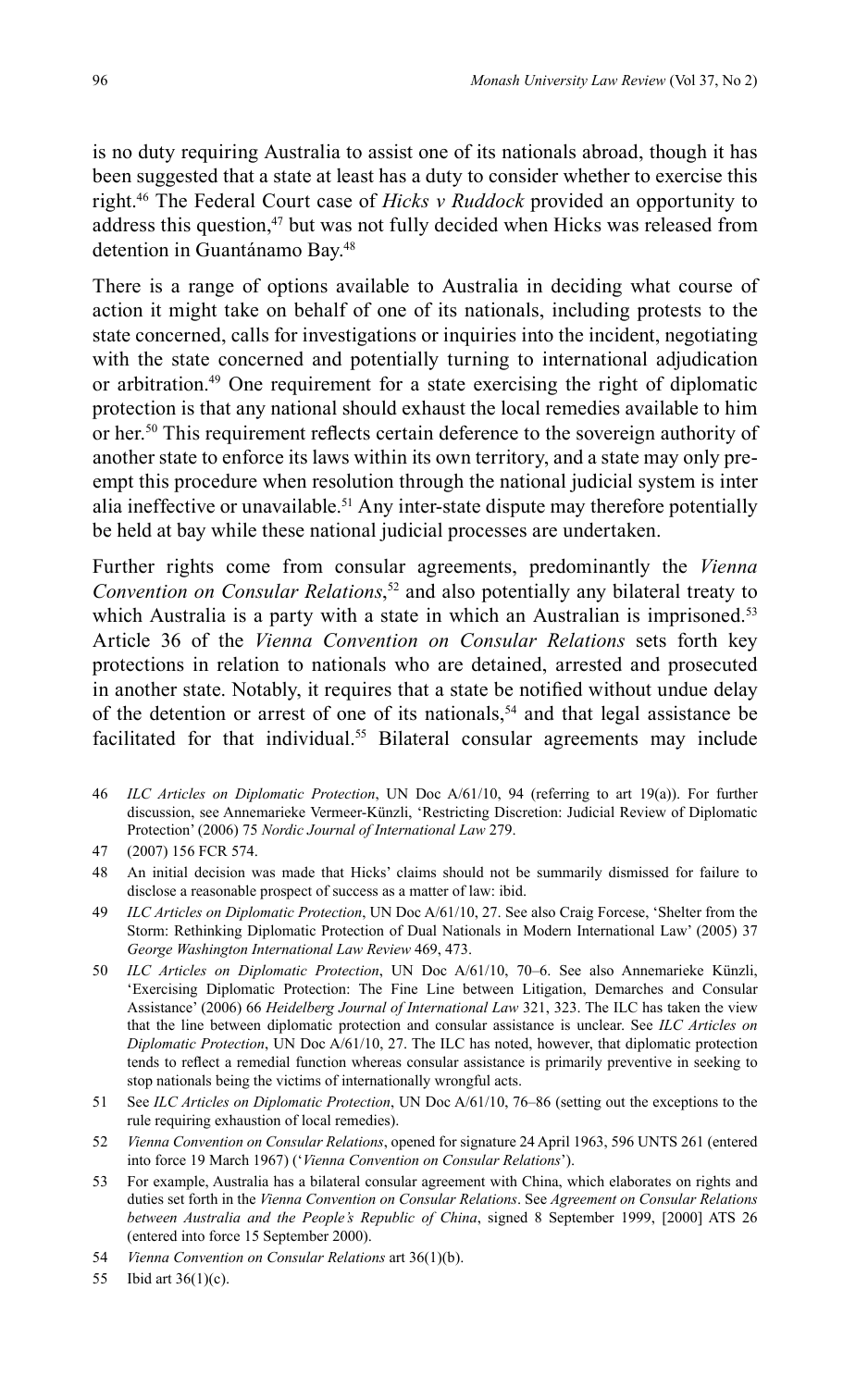additional rights and responsibilities in this situation, including guarantees to attend trials or other legal proceedings, providing interpretation during legal proceedings and providing full access and interaction between consular officials and detained individuals.

Situations have arisen where the failure to respect consular rights has led to international disputes and inter-state litigation. Australia could have potentially claimed that China was in violation of its bilateral consular treaty with Australia,<sup>56</sup> in view of China's refusal to allow Australian consular officials into the trial of Rio Tinto business executive, Stern Hu.<sup>57</sup> Concerns over the closed trial were voiced by the Australian Prime Minister, Deputy Prime Minister and the Foreign Minister, as well as members of the Opposition.<sup>58</sup> Three cases have been filed against the United States before the International Court of Justice for its failure to notify consular officials of the arrest or detention of foreign nationals who were subsequently sentenced to death in the United States.<sup>59</sup> The risk of inter-state disputes arising over assistance to foreign nationals is therefore palpable.

For Rush, Australia employed a variety of diplomatic means before initial sentencing occurred to avoid the death penalty. The Australian Foreign Minister at the time, Alexander Downer, requested in December 2005 that Indonesia's Attorney-General not call for the death sentence.60 The Australian Minister for Justice and Customs and the Attorney-General made similar representations to Indonesia's Attorney-General, and the Australian Embassy in Jakarta voiced a similar appeal to Indonesia's Foreign Minister.<sup>61</sup>

A more strident international manoeuvre at this point would have involved Australia seeking the extradition of the Bali Nine members under its extradition treaty with Indonesia.<sup>62</sup> The power to make such a request falls within the prerogative powers of the Executive.63 Under the treaty, Australia may request the

- 57 China was required to do so under ibid art 11(1)(f). Stern Hu was charged under the Chinese Criminal Code with bribery and stealing commercial secrets. See generally ABC Radio Australia, 'Australia Wants Its Officials Allowed into Stern Hu Trial', *Asia Pacific*, 18 March 2010 (Linda Mottram) <http:// www.radioaustralia.net.au/asiapac/stories/201003/s2850039.htm>.
- 58 Mark Dodd, 'Kevin Rudd Warns China on Stern Hu Trial Secrecy', *The Australian* (online), 19 March 2010 <http://www.theaustralian.com.au/news/nation/kevin-rudd-warns-china-on-stern-hutrial-secrecy/story-e6frg6nf-1225842553737>; John Garnaut, 'Hu Trial Raises Tensions', *The Sydney Morning Herald* (online), 19 March 2010 <http://www.smh.com.au/business/hu-trial-raises-tensions-20100318-qick.html>.
- 59 *Vienna Convention on Consular Relations (Paraguay v United States of America) (Provisional Measures)* [1998] ICJ Rep 248; *LaGrand (Germany v United States of America) (Judgment)* [2001] ICJ Rep 466; *Avena and Other Mexican Nationals (Mexico v United States of America) (Judgment)* [2004] ICJ Rep 12.
- 60 Colman Lynch, 'Indonesia's Use of Capital Punishment for Drug Trafficking Crimes: Legal Obligations, Extralegal Factors, and the Bali Nine Case' (2009) 40 *Columbia Human Rights Law Review* 523, 527.

- 62 *Extradition Treaty between Australia and the Republic of Indonesia*, signed 22 April 1992, [1995] ATS 7 (entered into force 21 January 1995) ('*Australia–Indonesia Extradition Treaty*'). For discussion, see Harrison, above n 31.
- 63 *Oates v A-G (Cth)* (2003) 214 CLR 496, 511.

<sup>56</sup> *Agreement on Consular Relations between Australia and the People's Republic of China*, signed 8 September 1999, [2000] ATS 26 (entered into force 15 September 2000).

<sup>61</sup> Ibid.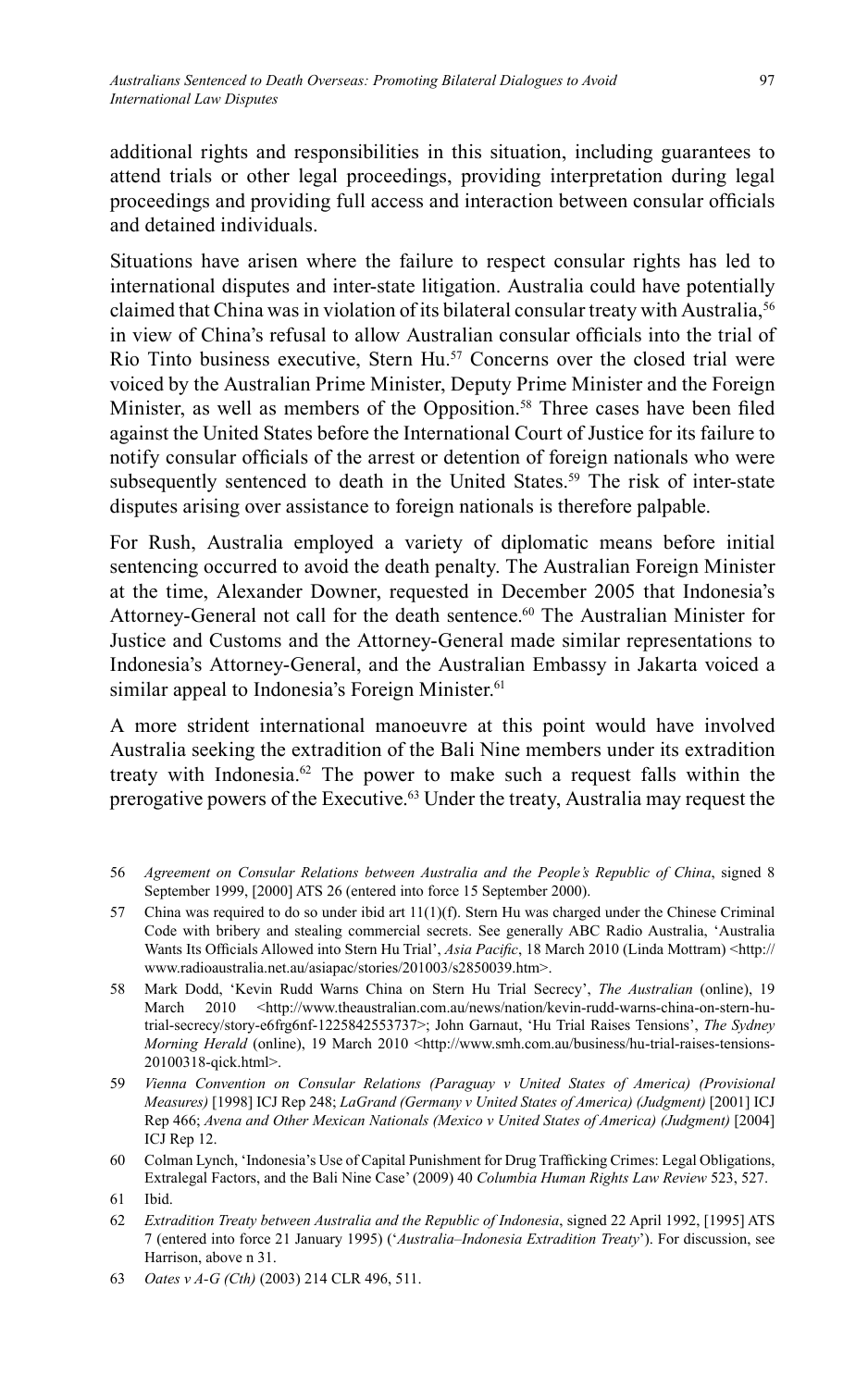extradition of a national for an offence committed outside of Australia.<sup>64</sup> Australia could have sought extradition since the offence committed is one recognised in Australian law, $65$  but Indonesia would still have been entitled to refuse the request as at least part of the offence occurred within Indonesian territory.<sup>66</sup> While Australia has the right to refuse extradition of an individual who may be charged with a capital offence, $67$  there is no explicit provision addressing the possibility of Indonesia extraditing an Australian national charged with an offence carrying the death penalty. An extradition request would have communicated clearly Australia's opposition to the death penalty. Not doing so, particularly when Indonesia had a clear right to refuse, at least reduced the risk of antagonising Australia's relationship with Indonesia.

For Van Nguyen, the Australian government made over 30 written or personal representations and there were numerous public protests.<sup>68</sup> Singapore's High Commissioner received petitions from over three hundred parliamentary officials and one hundred parliamentarians.<sup>69</sup> Australia's Prime Minister at the time made numerous appeals for clemency on the grounds that Nguyen had no prior criminal record.70 The Australian government also proposed that Nguyen could assist with investigations into drug syndicates and trafficking if the death penalty was lifted.<sup>71</sup> Senator Chris Ellison commented in a Speech to the Senate on 28 November 2005:

When looking at the contact that I have had with my ministerial counterparts and other ministers from the Singaporean government, I believe I have raised this issue on no less than five occasions over that intervening period of three years. The Prime Minister himself has said that he has raised it with the Singaporean Prime Minister on some five occasions, and in March this year strong representations were made to the President of Singapore, President Nathan, by the Governor-General, the Prime Minister and the Minister for Foreign Affairs, Alexander Downer.<sup>72</sup>

Australia's case was hardly an easy one to make given that in the previous 40 years, only two people had been granted clemency after having been convicted of drug trafficking offences in Singapore.<sup>73</sup>

- 64 *Australia–Indonesia Extradition Treaty* art 1(2).
- 65 Harrison, above n 31, 221 refers to the *Crimes (Traffi c in Narcotic Drugs and Pyschotropic Substances) Act 1990* (Cth) in this regard. Article 2(1) of the *Australia–Indonesia Extradition Treaty* also includes 'an offence against the law relating to dangerous drugs or narcotics' as an extraditable offence.
- 66 *Australia–Indonesia Extradition Treaty* art 9(2)(e). See also Harrison, above n 31, 228.
- 67 *Australia–Indonesia Extradition Treaty* art 7.
- 68 Commonwealth, *Parliamentary Debates*, Senate, 28 November 2005, 54 (Chris Ellison).
- 69 Sebastian De Brennan, *The Execution of Nguyen Tuong Van* (8 January 2006) <http://www. countercurrents.org/aus-brennan080106.htm>.
- 70 Ibid. See also Mercer, above n 13.
- 71 Mercer, above n 13. Mr Ruddock said Nguyen's case involved mitigating circumstances, namely, that he had no previous convictions and smuggled the heroin to satisfy legal debts of AUD30 000 accumulated by his twin brother, who was previously a heroin addict: 'Australian Executed in Singapore', above n 9.
- 72 Commonwealth, *Parliamentary Debates*, Senate, 28 November 2005, 53–4 (Chris Ellison).
- 73 Ibid 55.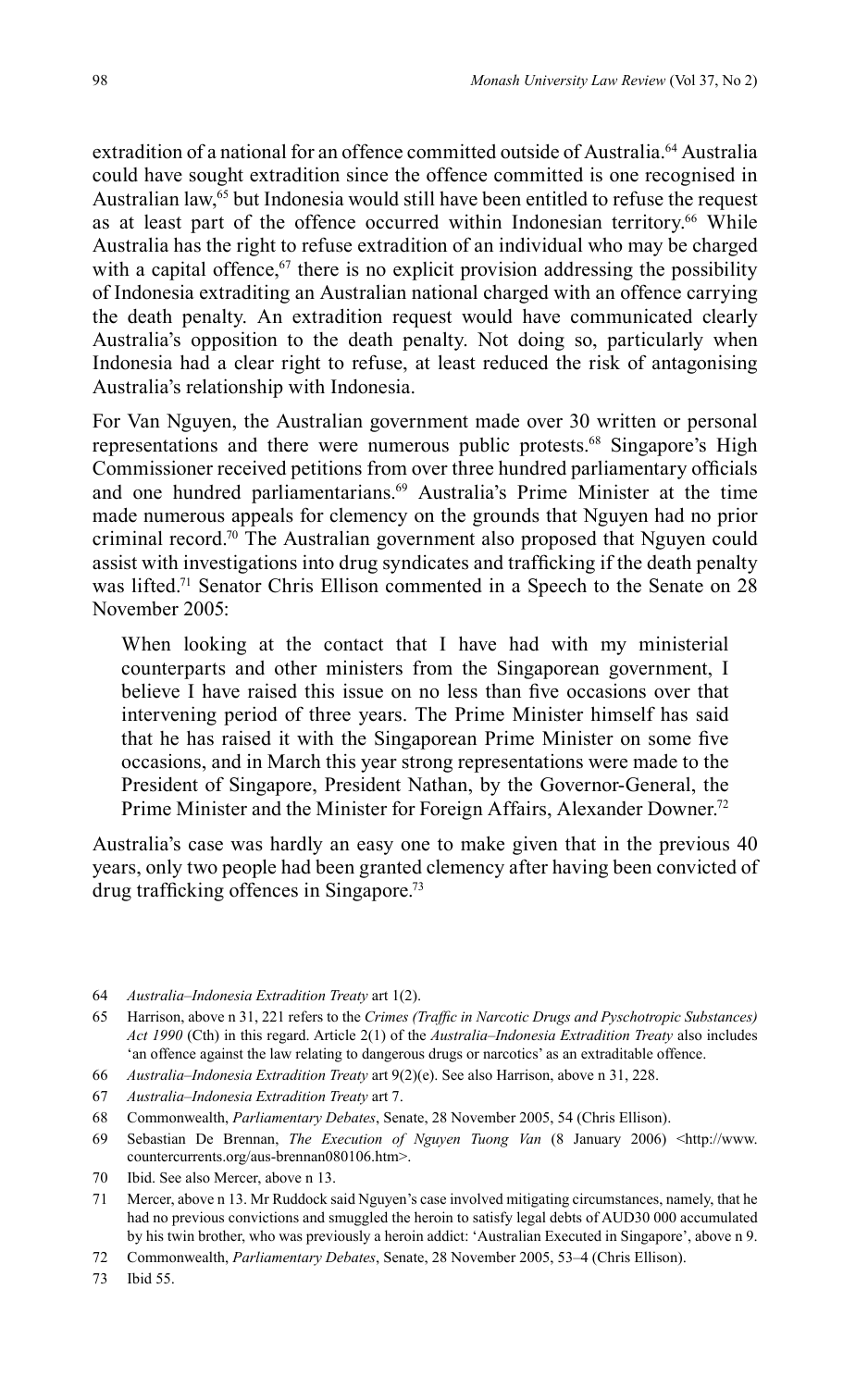Beyond these diplomatic demarches, union groups and the Opposition government demanded action against Singapore Airlines and further urged the Australian Prime Minister to boycott trade and business with Singapore, as well as call off a cricket match.<sup>74</sup> These steps were not taken and Fullilove explains that they would have failed the effectiveness test — they would have been unlikely to save Nguyen.75 Fullilove further notes that sovereign governments do not respond well to bullying and these efforts would hinder other national interests, ultimately making Australia 'a less effective international player'.76

When diplomatic initiatives seem unlikely to prove successful and an individual has exhausted legal avenues at the national level, $77$  Australia may resort to international adjudication against the relevant country in response to a violation of international law. This possibility was considered shortly prior to Nguyen's execution.78 One reason for Australia to have pursued litigation is that an order for provisional measures, comparable to an injunction in domestic courts, could have been sought from the International Court of Justice ('ICJ') to prevent Nguyen's execution pending the resolution of the international legal dispute.<sup>79</sup>

Professor Philip Alston, formerly a UN special rapporteur on extrajudicial, summary or arbitrary executions, considered that the ICJ was an appropriate forum and should have been utilised.<sup>80</sup> He drew attention to the fact that Singapore considers itself renowned for its adherence to the rule of law, suggesting that Singapore would evince this position by accepting a request from Australia to institute proceedings.<sup>81</sup> When asked whether he would call on the Singapore government to consent to proceedings in such circumstances, Alston responded: 'I would be very much in favour of any such reference and I would certainly encourage both Australia and Singapore to go down that road'.<sup>82</sup> The Australian Prime Minister asked the Singaporean Prime Minister whether Singapore would accept the jurisdiction of the ICJ, but was told no.<sup>83</sup> That Australia was willing to undertake international legal proceedings underlines the inter-state tension that these sorts of cases provoke. Yet Singapore had not consented to the jurisdiction of the ICJ except under particular treaties, none of which were thought to offer support to Nguyen's plight.<sup>84</sup>

- 74 De Brennan, above n 69; Michael Fullilove, *Capital Punishment and Australian Foreign Policy* (Lowy Institute, 2006) 7.
- 75 Fullilove, above n 74, 7.
- 76 Ibid.
- 77 *ILC Articles on Diplomatic Protection*, UN Doc A/61/10, 70–6.
- 78 Lewis, above n 43, 18.
- 79 Such an order was obtained by Germany in *LaGrand* and by Mexico in *Avena* against the United States: *LaGrand (Germany v United States of America) (Provisional Measures)* [1999] ICJ Rep 9; *Avena and Other Mexican Nationals (Mexico v United States of America) (Provisional Measures)* [2003] ICJ Rep 77. The United States adhered to this order in *Avena*, but the LaGrand brothers were executed despite the Court's order to that effect.
- 80 ABC Radio National, 'UN Official Wants Van Nguyen Case to Face the International Court', PM, 21 November 2005 (Daniel Hoare) <http://www.abc.net.au/pm/content/2005/s1513049.htm>.
- 81 Ibid.
- 82 Ibid.
- 83 Commonwealth, *Parliamentary Debates*, Senate, 28 November 2005, 54 (Chris Ellison).
- 84 Ibid. The Australian government sought advice from Professor James Crawford who found there was no basis for instituting proceedings against Singapore in the ICJ unless Singapore consented.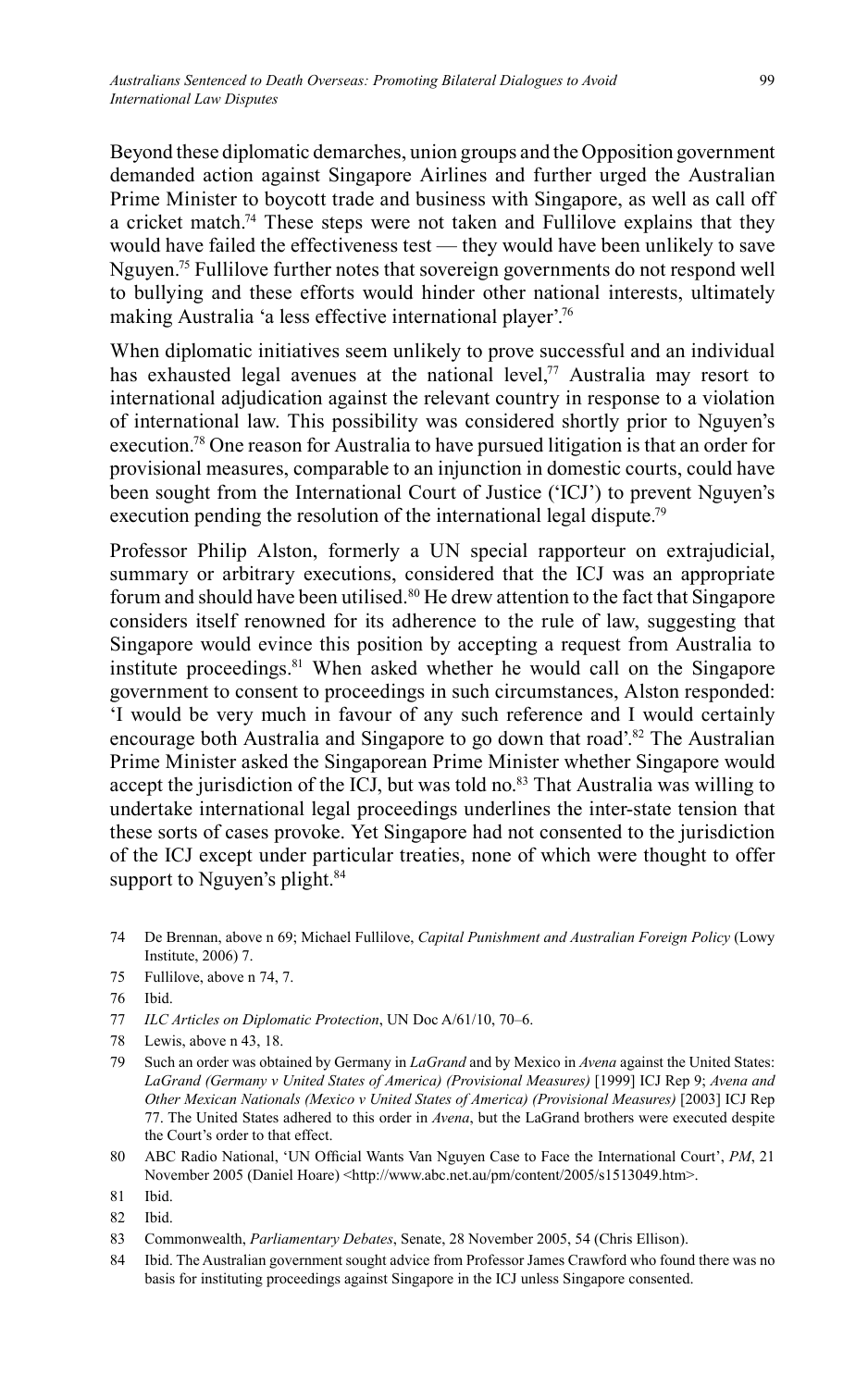Similarly, Indonesia has not consented to the ICJ's jurisdiction, and in the absence of such consent, a case may not proceed.<sup>85</sup> At most, Australia could attempt to institute proceedings on the basis of *forum prorogatum*. 86 This approach allows a state essentially to advertise that it wants its case listed with the ICJ and invites the respondent state to accept the Court's jurisdiction for the particular proceedings. This technique has rarely been successful, $87$  but promotes the political message that the applicant state considers that the respondent state has breached obligations owing to it.<sup>88</sup> At least Australia's opposition to the death penalty could be clearly articulated in this regard.

When assessing the steps Australia has taken to provide assistance and protection to its nationals on death row, it is apparent that a fundamental consideration is the political dynamic involved. As noted at the outset of this part, Australia's right of diplomatic protection is discretionary and as a consequence there are an array of issues that may influence Australia's actions in assisting individuals like Rush, Chan, Sukumaran and Nguyen. While Australia is undoubtedly sensitive to strategic interests and economic links, there should still be scope for Australia to take a principled position on a matter of law. As will be argued in Part 5, Australia's stance against the death penalty could potentially fall into this category and warrant stronger steps by Australia in the assistance of its nationals on death row, without necessarily antagonising the bilateral relationship.

### **IV LEGAL AVENUES AVAILABLE FOR THE INDIVIDUALS ON DEATH ROW**

In addition to the rights that Australia may exercise on behalf of Australians abroad, those individuals may also seek to improve their position in vindication of their own rights. These rights are primarily tested through the domestic courts of the state concerned. Inter-state disputes are minimised in these settings. There are a number of simple explanations for this position. First, under international

85 'One of the fundamental principles of … [the Court's] Statute is that it cannot decide a dispute between States without the consent of those States to its jurisdiction': *East Timor (Portugal v Australia) (Judgment)* [1995] ICJ Rep 90, 101 [26].

88 It is because of this political overtone that the ICJ does not even list a case when a matter is submitted on the basis of *forum prorogatum*. The International Court of Justice, *Rules of Court* (adopted 14 April 1978) art 38[5] provides that

 When the applicant State proposes to found the jurisdiction of the Court upon a consent thereto yet to be given or manifested by the State against which such application is made, the application shall be transmitted to that State. It shall not however be entered in the General List, nor any action be taken in the proceedings, unless and until the State against which such application is made consents to the Court's jurisdiction for the purposes of the case.

 Information about the case is usually only available through the press releases from the ICJ. Some states may circulate the institution of proceedings as a document of the General Assembly to bring greater attention to the matter.

<sup>86</sup> See John Collier and Vaughan Lowe, *The Settlement of Disputes in International Law: Institutions and Procedures* (Oxford University Press, 1999) 136.

<sup>87</sup> Ibid. A notable exception has been France, which accepted jurisdiction in *Certain Criminal Proceedings in France (Republic of the Congo v France) (Provisional Measures)* [2003] ICJ Rep 102, and in *Certain Questions of Mutual Assistance in Criminal Matters (Djibouti v France) (Judgment)* [2008] ICJ Rep 177.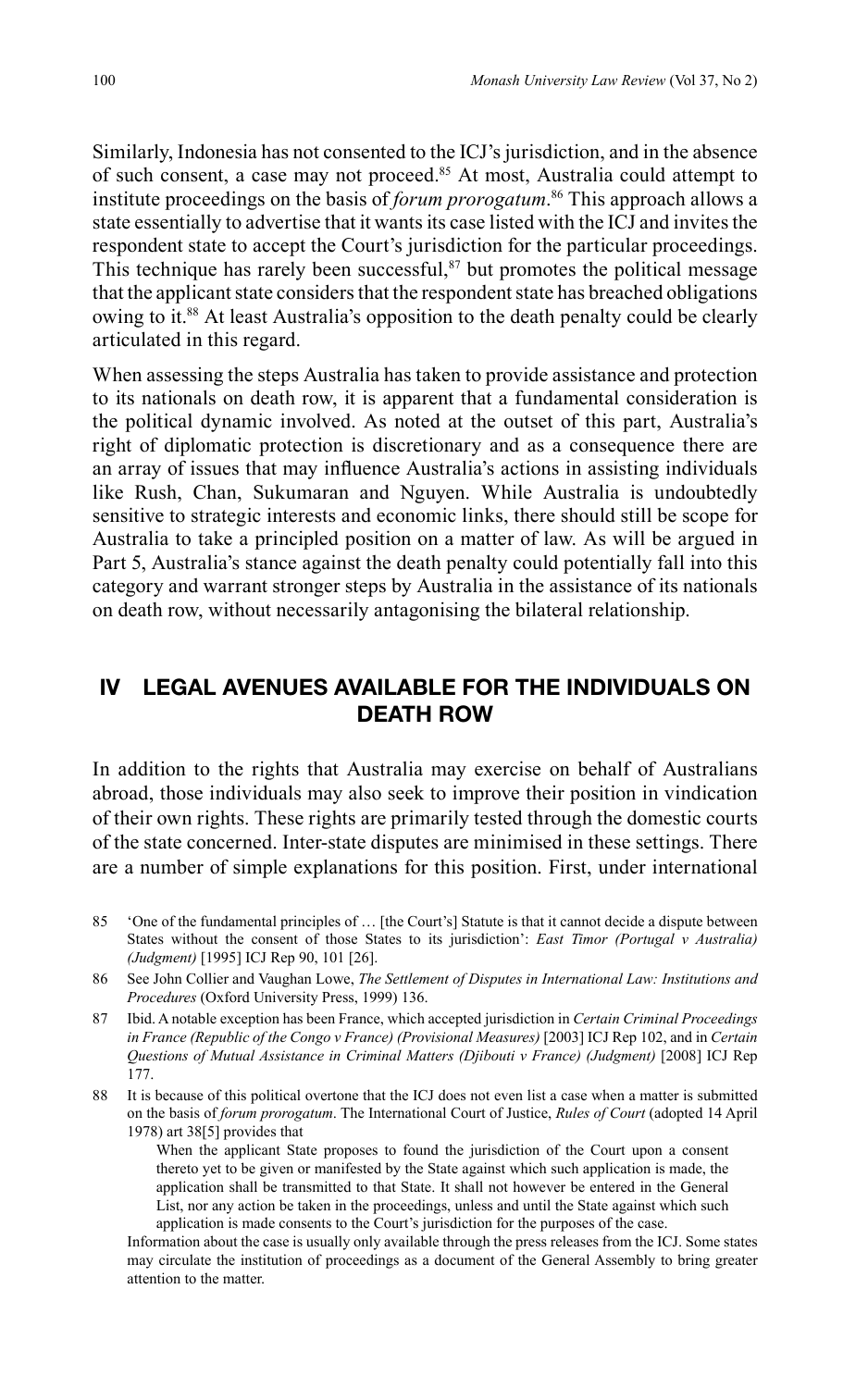law, the primary basis for exercising 'enforcement jurisdiction'<sup>89</sup> for criminal offences is territoriality.<sup>90</sup> Exercising jurisdiction on the basis of an offender's nationality is another recognised basis of jurisdiction,<sup>91</sup> but would not normally trump territorial jurisdiction when the offender is arrested and detained in the state where the offence is committed. Second, and underpinning this first explanation, is the general deference accorded to a state's sovereignty over its territory, which extends to a principle of non-interference in the domestic affairs of a state.<sup>92</sup> While there are many instances whereby states consent to an encroachment on their sovereignty, the importance of state sovereignty in contemporary international law remains firm.<sup>93</sup> Finally, the lack of international acceptance on the abolition of the death penalty prevents assertions that the state meting out capital punishment is in prima facie violation of international law. Instead, claims of other violations of international human rights law may be asserted,  $94$  although accusations of this nature may run up against a claim of respect for national sovereignty in exercising criminal jurisdiction over offenders in that state's territory.95

The primary rights accruing to individuals on death row under international law are consular rights and human rights. Consular rights do not only vest in the state, but also in the individual.<sup>96</sup> Nguyen's consular rights were raised before Singapore's High Court, where it was argued that Singapore had breached art 36(1) of the *Vienna Convention on Consular Relations*.<sup>97</sup> The significance of these consular rights for capital offences has been litigated before the ICJ on the grounds that if these rights had been fully observed, the individual concerned may not have ultimately been sentenced to death.<sup>98</sup> The defence argued for Nguyen that the cautioned statement he provided was inadmissible because it was given before

- 89 Enforcement jurisdiction generally refers to the power of the state to take action, usually through its constabulary or judiciary, to ensure compliance with its laws, see Gillian D Triggs, *International Law: Contemporary Principles and Practice* (Lexis Nexis, 2006) 344.
- 90 See Malcolm N Shaw, *International Law* (Cambridge University Press, 6<sup>th</sup> ed, 2008) 652–8.

- 92 See, eg, *Charter of the United Nations* art 2(7).
- 93 See Triggs, above n 89, 3.
- 94 See Byrnes, above n 2, 32.
- 95 In response to an Amnesty International report condemning Singapore for having 'the world's highest per capita execution rate, relative to its population', the Singapore government asserted that capital punishment made Singapore one of the safest places in the world. The government also emphasised the fact that capital punishment was imposed only in relation to the most serious crimes and that rights of the offender were balanced against 'the rights of victims and the right of the community to live in peace and security'. See Li-Ann Thio, 'The Death Penalty as Cruel and Inhuman Punishment before the Singapore High Court? Customary Human Rights Norms, Constitutional Formalism and the Supremacy of Domestic Law in Public Prosecutor v Nguyen Tuong Van (2004)' (2004) 4(2) *Oxford University Commonwealth Law Journal* 213, 215, citing Amnesty International, 'Singapore — The Death Penalty: A Hidden Toll of Executions' (Report ASA 36/001/2004, 15 January 2004); Singapore Ministry of Home Affairs, 'The Singapore Government's Response to Amnesty International's Report "Singapore — The Death Penalty: A Hidden Toll of Executions"' (Press Release, 30 January 2004) <http://www. mha.gov.sg/basic\_content.aspx?pageid=74>.
- 96 *LaGrand (Germany v United States of America) (Judgment)* [2001] ICJ Rep 466.
- 97 *Vienna Convention on Consular Relations*; Lim, above n 15, 223–4.
- 98 See 'Memorial of Mexico', *Avena and Other Mexican Nationals (Mexico v United States of America)*  [2003] ICJ Pleadings 1, 11–38, 124–36.

<sup>91</sup> Ibid 659–64.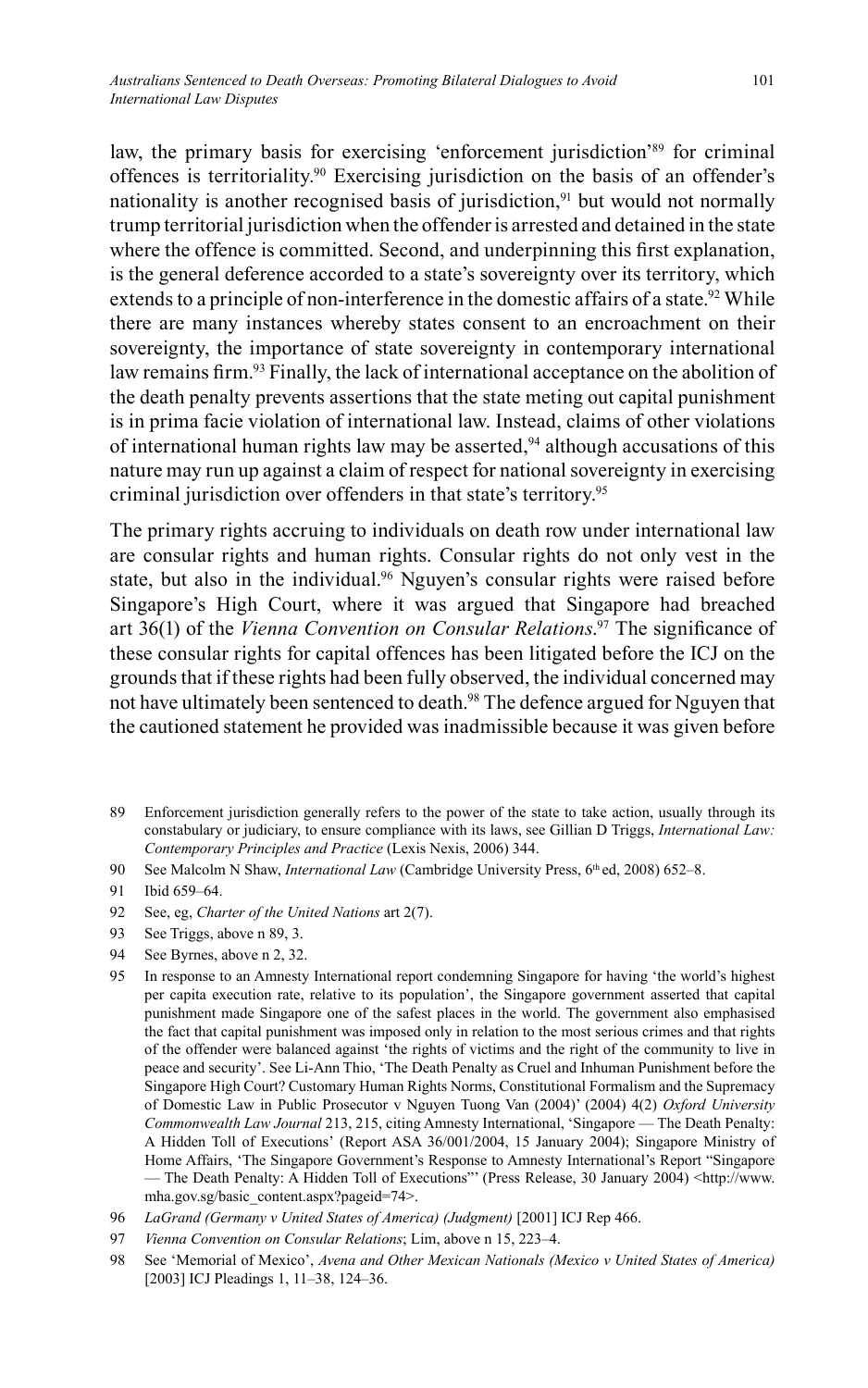Nguyen asserted his right to consular access.<sup>99</sup> Although Singapore is not a party to the *Vienna Convention*, Justice Kan recognised that Singapore was bound as a matter of customary international law.100 Nonetheless, the High Court ultimately concluded that the various statements provided by Nguyen were admissible, and art 36(1) was not contravened because within 20 hours of Nguyen's arrest the Australian High Commissioner had been informed.<sup>101</sup>

As the death penalty may entail violations of various international human rights norms protecting individuals, efforts have been undertaken to raise these claims before the national courts concerned. In Singapore's High Court, Nguyen unsuccessfully challenged the mandatory imposition of the death penalty under the *Misuse of Drugs Act* on two bases:<sup>102</sup> first, the judgment disregarded constitutional assurances concerning equal protection guaranteed by the law and the right to life and, second, death by hanging violated a customary international law prohibition against torture or cruel, inhuman or degrading treatment or punishment, as articulated in the *Universal Declaration of Human Rights*. 103 The Court discussed various decisions from the ICJ, the Privy Council, the United Kingdom and India before finding that the mandatory penalty of death by hanging was not unconstitutional or an infringement of customary international law.<sup>104</sup> The Court ultimately evinced a distinct focus on "localising" rather than "globalising" case-law jurisprudence in favour of communitarian or collectivist "Singapore" or "Asian" values, in the name of cultural self-determination'.105 Nguyen unsuccessfully appealed to the Singapore Court of Appeal,<sup>106</sup> which similarly confirmed that domestic law overrode customary international law.<sup>107</sup>

Rush, Chan and Sukumaran appealed to Indonesia's Constitutional Court, the *Mahkamah Konstitusi Republik Indonesia*, in March 2007.<sup>108</sup> Like Nguyen, they argued that the imposition of the death penalty was a violation of constitutional

99 Lim, above n 15.

- 101 *Public Prosecutor v Nguyen Tuong Van* [2004] 2 SLR 328, [36], [39], [41], [42] (High Court); Thio, above n 95, 217.
- 102 Thio, above n 95, 213.
- 103 Ibid; *Universal Declaration of Human Rights*, GA Res 217A (III), UN GAOR, 3<sup>rd</sup> sess, 183<sup>rd</sup> plen mtg, UN Doc A/810 (10 December 1948) art 5. See also *International Covenant on Civil and Political Rights*, opened for signature 16 December 1966, 999 UNTS 171 (entered into force 23 March 1976) art 7 ('*ICCPR*'): 'No one shall be subjected to torture or to cruel, inhuman or degrading treatment or punishment'.
- 104 Thio, above n 95, 215.
- 105 Ibid. Thio further contends that the decision confirms Singapore's 'imperviousness' to 'foreign and international decisions which might influence the development of a more robust human rights and public law jurisprudence, solicitous of individual liberties rather than statist concerns': at 226.
- 106 *Nguyen Tuong Van v Public Prosecutor* [2005] 1 SLR 103 (Court of Appeal).
- 107 Ibid 103 [94]. See generally Lim, above n 15, 218–33.
- 108 For discussion, see Lynch, above n 60, 528–45, 581–90; Zerial, above n 33. See also Andrew Byrnes, 'Drug Offences, the Death Penalty, and Indonesia's Human Rights Obligations in the Case of the Bali 9: Opinion Submitted to the Constitutional Court of the Republic of Indonesia' (Law Research Paper No 2007-44, University of New South Wales, 2007) <http://law.bepress.com/cgi/viewcontent.cgi?article=1 046&context=unswwps>.

<sup>100</sup> Ibid 219.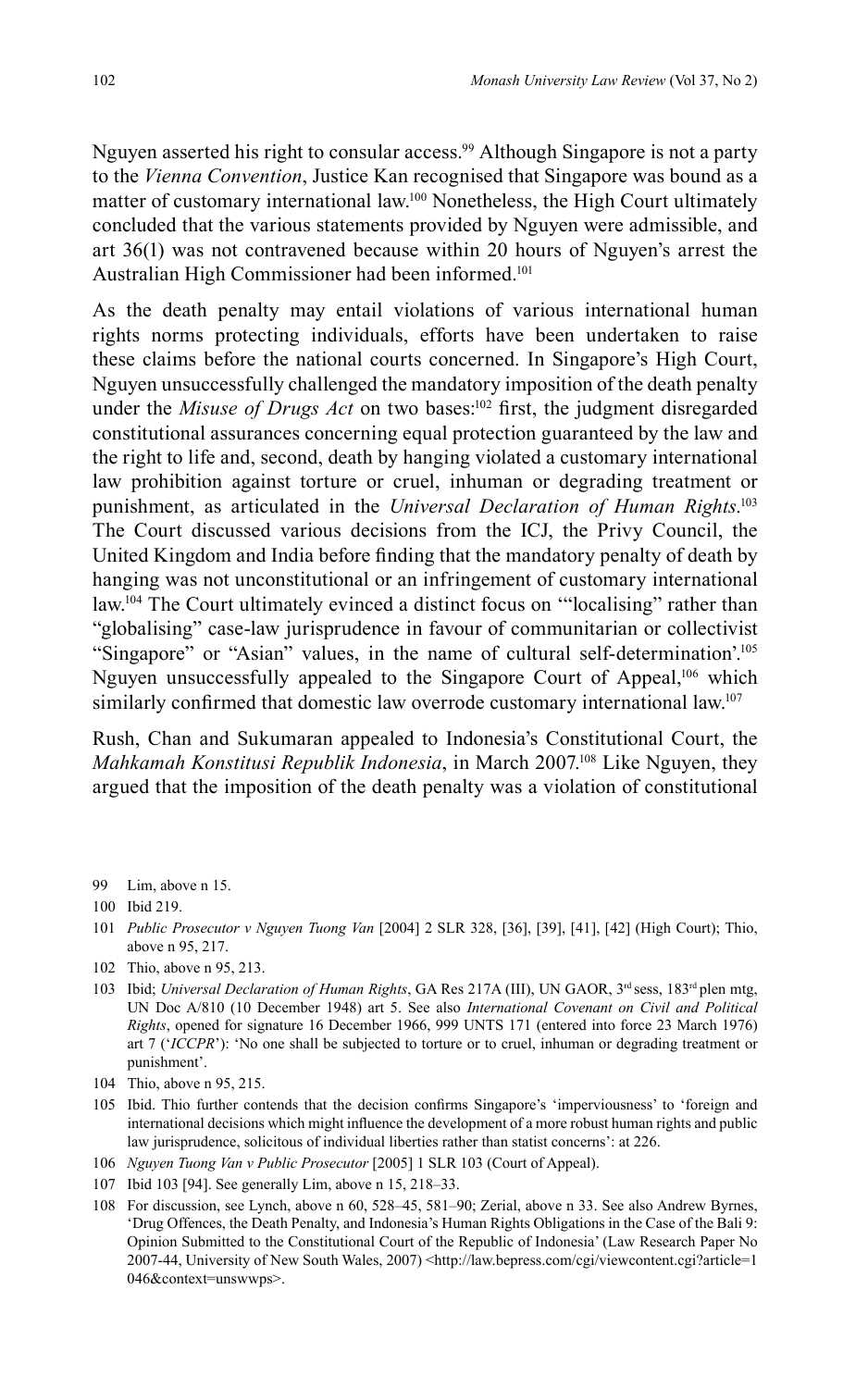law,109 as well as Indonesia's obligations under international agreements, including the *International Covenant on Civil and Political Rights*, concerning the right to life. 110 Under this treaty, it was argued, Indonesia should restrict the application of the death sentence to only the 'most serious crimes'.111

The Court handed down a split decision on 30 October 2007, rejecting the appeal and upholding the validity of the death sentence.<sup>112</sup> The Court emphasised the need to balance the rights of society against the rights of the individual and, in rejecting the argument that the purpose of criminal punishment is to facilitate rehabilitation, the Court commented that the correct purpose is to reinstate the 'social harmony of society'.113 Although the majority of the Court agreed that the death penalty was reserved for the 'most serious crimes' under international law, six of the judges perceived drug offences to be as serious as murder, and classified them as a 'most serious crime' according to Indonesian laws.<sup>114</sup> In sum, by identifying a range of exceptions to the right to life in international instruments and ambiguities in the phrasing of international human rights obligations, the Court was able to 'buck the international trend of abolishing capital punishment'.<sup>115</sup>

It must be noted that in some jurisdictions, even when national court avenues are exhausted, further appeal to a regional human rights court might exist. While Europe has abolished capital punishment, the European Court of Human Rights still stands as an example of an international forum to which an individual may have recourse.<sup>116</sup> In the Americas, individuals may request that the Inter-American

- 109 'Rush's Death Penalty Unconstitutional, Says Lawyer', *ABC News* (online), 15 March 2007 <http:// www.abc.net.au/news/stories/2007/03/15/1872387.htm>.
- 110 For discussion, see the opinion of Professor Andrew Byrnes which was submitted to the Constitutional Court: Byrnes, above n 108.
- 111 *ICCPR* art 6(2), which reads: 'In countries which have not abolished the death penalty, sentence of death may be imposed only for the most serious crimes in accordance with the law in force at the time of the commission of the crime and not contrary to the provisions of the present Covenant …' The UN Human Rights Committee has stated that any interpretation of the 'most serious crimes' should be restrictive so that the death penalty remains an exceptional measure: Human Rights Committee, *General Comment No 6: Article 6 (Right to Life)*, 16<sup>th</sup> sess, UN Doc HRI\GEN\1\Rev.1 (30 April 1982) [7].
- 112 Lynch, above n 60, 581.
- 113 *Decision Number 2-3/PUU-V/2007* [2007] Constitutional Court of the Republic of Indonesia 93, 100–2; Zerial, above n 33, 221.
- 114 *Decision Number 2-3/PUU-V/2007* [2007] Constitutional Court of the Republic of Indonesia 93, 101–2. This was considered necessary because of the impact that drug trafficking has on 'the economic, cultural and political foundation of society': at 100, citing the *Convention against Illicit Traffic in Narcotic Drugs and Psychotropic Substances*, opened for signature 20 December 1988, 1582 UNTS 95 (entered into force 11 November 1990). See also Lynch, above n 60, 583; Mark Forbes, Sarah Smiles and Daniel Flitton, 'No Mercy for Bali Nine on Death Row', *The Age* (online), 31 October 2007 <http://www. deathpenalty.com.au/death-penalty-articles/2007/10/31/no-mercy-for-bali-nine-on-death-row/>.
- 115 Lynch, above n 60, 525.
- 116 *Convention for the Protection of Human Rights and Fundamental Freedoms*, opened for signature 4 November 1950, 213 UNTS 221 (entered into force 3 September 1953) art 1: 'The High Contracting Parties shall secure to everyone within their jurisdiction the rights and freedoms defined in Section I of this Convention'. Article 34 further provides:

 The Court may receive applications from any person, non-governmental organization, or group of individuals claiming to be the victim of a violation by one of the High Contracting Parties of the rights set forth in the Convention or the protocols thereto. The High Contracting Parties undertake not to hinder in any way the effective exercise of this right.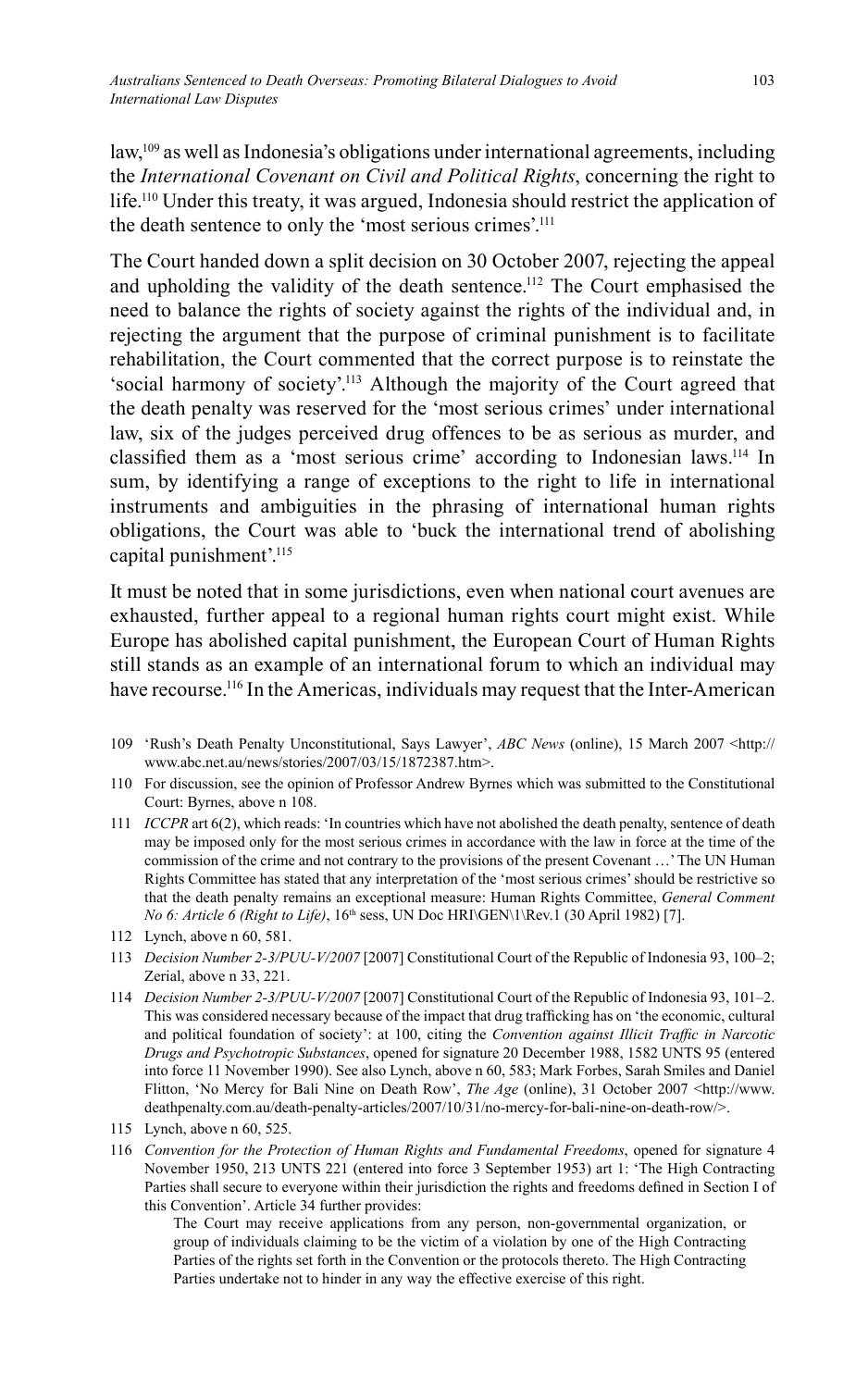Commission of Human Rights pursue a case before the Inter-American Court of Human Rights against the member states that have accepted its jurisdiction.<sup>117</sup> Some states may also be party to the *First Optional Protocol* to the *ICCPR*, 118 or make a declaration under art 22 of the *Convention against Torture*,<sup>119</sup> which would allow for challenges related to international human rights associated with the death penalty before international committees.<sup>120</sup> The availability of these fora takes pressure away from Australia inasmuch as the individual may be able to pursue their own case without complete reliance on the government to act. This option did not exist for Nguyen, nor is it available to the Bali Nine members, because there is no regional human rights court in Asia,<sup>121</sup> and neither Singapore nor Indonesia have consented to individual applications being submitted under the *ICCPR* or the *Convention against Torture*. 122 If these avenues were available, the likelihood for inter-state disputes may be decreased on the basis that the individual pursues claims in his or her own right against the state, rather than an inter-state dispute emerging.

Individuals imprisoned abroad may be able to seek return to their home country if there is a prisoner transfer agreement between the state where they are imprisoned and the state of their nationality. These agreements promote humanitarian perspectives in terms of allowing an individual to serve their sentence within a community with which they are familiar and in which they are likely to be closer to their family, and facilitate the prisoner's rehabilitation into society at the conclusion of their sentence. 123 The existence of these agreements may be seen as another outlet for reducing inter-state tensions. However, there have been a number of difficulties associated with the operation of prisoner transfer agreements because of the potential costs involved, concerns about respecting the imprisoning state's sovereign jurisdiction over crimes committed in its territory,

- 117 *American Convention on Human Rights*, opened for signature 22 November 1969, 1144 UNTS 123 (entered into force 18 July 1978) arts 41(f), 44–51.
- 118 *First Optional Protocol to the International Covenant on Civil and Political Rights*, opened for signature 16 December 1966, 999 UNTS 302 (entered into force 23 March 1976) ('*First Optional Protocol*').
- 119 *Convention against Torture and Other Cruel, Inhuman or Degrading Treatment or Punishment*, opened for signature 10 December 1984, 1464 UNTS 85 (entered into force 26 June 1987) ('*Convention against Torture*').
- 120 These international committees are established under different international human rights treaties and are usually charged with monitoring adherence to the treaties through a system of reports from state parties. The competence of the committees to hear individual applications may also be available at the option of the states concerned.
- 121 The Association of South East Asian Nations ('ASEAN') has established a Working Group for an ASEAN Human Rights Mechanism, and one of the proposals under consideration is a court that could render binding decisions. See Chairpersons of the Working Group and the National Working Groups, *About Us* (2007) Working Group for an ASEAN Human Rights Mechanism <http://www.aseanhrmech. org/aboutus.html>.
- 122 Neither Singapore nor Indonesia are parties to the *First Optional Protocol*; Singapore is not a party to the *Convention against Torture*, and while Indonesia is a party to the latter, it has made no declaration accepting individual complaints under art 22 and has further excluded consent to jurisdiction of the ICJ under art 30 of the treaty.
- 123 Keith Best, 'The Problems of Prisoner Transfer' (1992) 18(1) *Commonwealth Law Bulletin* 333, 333.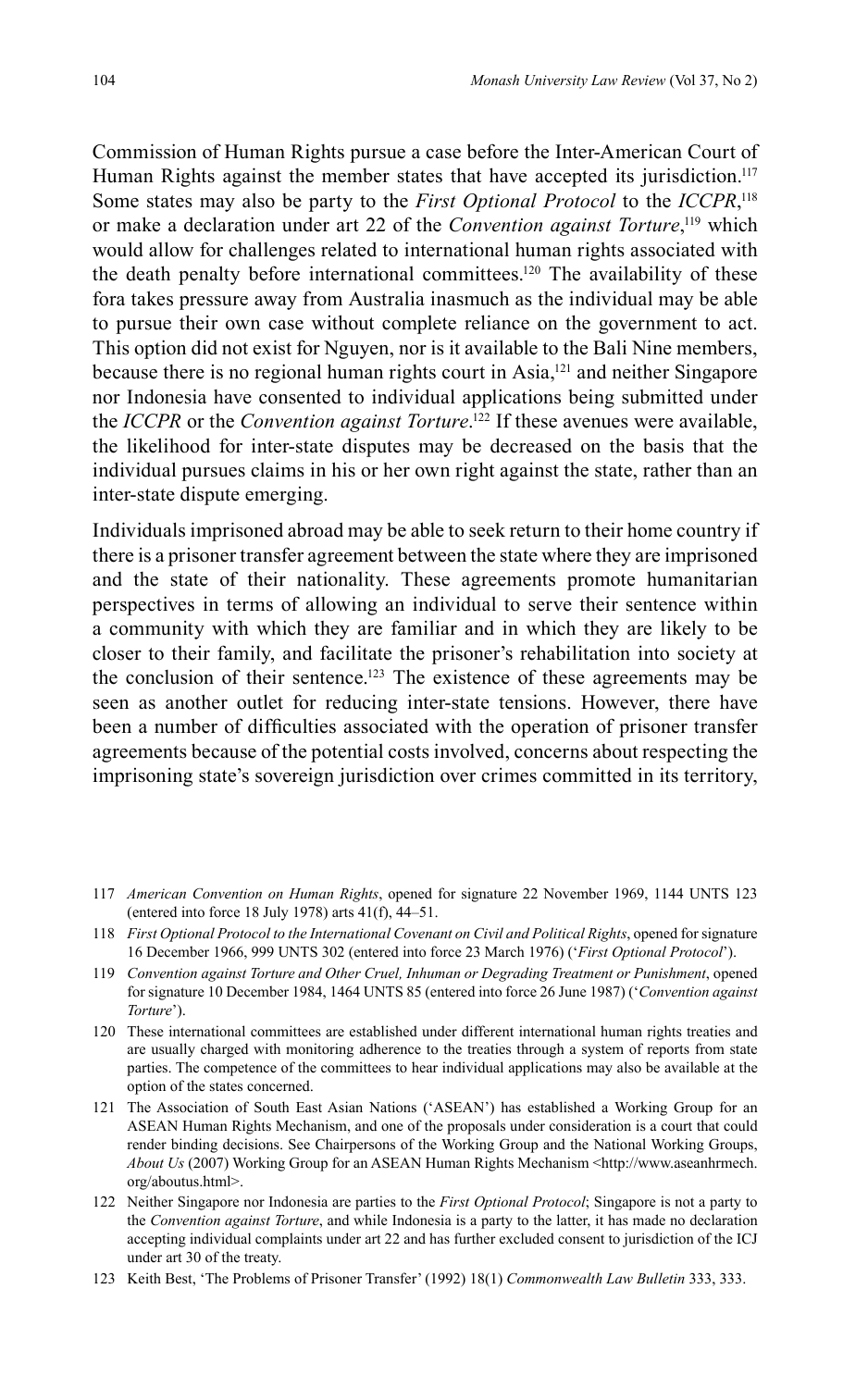and the length of time required to process a transfer.<sup>124</sup> Australia is a party to the *Council of Europe Convention on the Transfer of Sentenced Persons*,<sup>125</sup> and has also finalised a prisoner transfer agreement with Thailand.<sup>126</sup> Australia has been negotiating a prisoner transfer agreement with Indonesia since 2005.<sup>127</sup> However, this agreement will not assist Chan or Sukumaran, as both countries have reportedly agreed that it would not be applicable to death row prisoners.<sup>128</sup> If prisoner transfer agreements do not operate to fulfil their humanitarian purpose then they risk becoming another source of dispute between the countries concerned.

The development of international law to recognise that individuals are subjects, and not just objects, of international law has expanded the range of rights on which individuals may rely in seeking to ameliorate their circumstances when imprisoned for crimes overseas. While the individuals concerned may be found guilty of criminal acts and are thus legally responsible for that conduct, the particular issue of concern here is the application of the death penalty for such crimes. The experience of Nguyen and the Bali Nine members shows that the primary avenue of legal redress for the individuals concerned is the national courts of the country in which they are jailed. This position is understandable as individuals are bound by the laws of the country they are in, irrespective of the nationality of the individual. Nonetheless, the transnational nature of certain crimes,<sup>129</sup> and the bond of nationality to another state, opens up other avenues for these individuals. The relevance of these options certainly varies depending on the particular circumstances of any given individual, especially in relation to where they are imprisoned. It remains clear that Australians sentenced to death will need the assistance, if not the intervention, of their government if they are to avoid capital punishment.

- 124 Abraham Abramovsky, 'Transfer of Penal Sanctions Treaties: An Endangered Species?' (1991) 24 *Vanderbilt Journal of Transnational Law* 449, 483; Choy Dick Wan, 'Prisoner Transfer between Hong Kong and Mainland China: A Preliminary Assessment' (2007–08) 33 *Brooklyn Journal of International Law* 463, 481–2, 486, 492; Michal Plachta, *Transfer of Prisoners under International Instruments and Domestic Legislation: A Comparative Study* (Max Planck Institute for Foreign and International Criminal Law, 1993) 243, referring to Thailand's agreements requiring a minimum sentence being served prior to transfer to reduce interference in Thai judicial decisions; Best, above n 123, 335.
- 125 *Council of Europe Convention on the Transfer of Sentenced Persons*, opened for signature 21 March 1983, CETS No 112 (entered into force 1 July 1985).
- 126 *Agreement between the Government of Australia and the Government of the Kingdom of Thailand on the Transfer of Offenders and Co-operation in the Enforcement of Penal Sentences*, signed 26 July 2001, [2002] ATS 22 (entered into force 26 September 2002).
- 127 Adam Gartrell, 'Prisoner Swap on Track', *The Advertiser* (Adelaide), 26 January 2010, 26. Both parties initially thought an agreement would be signed by the conclusion of 2006 yet negotiations proved more complex. Difficulties have related to whether it would apply to drug-trafficking offences, the length of the sentence to be served prior to exchange and whether it would apply to those already imprisoned in Indonesia. See Geoff Thompson, 'Indonesia Agrees to Prisoner Exchange Treaty with Australia', *ABC News* (online), 29 June 2006 <http://www.abc.net.au/cgi-in/common/printfriendly.pl?http://www.abc. net.au/am/content/2006/s1674393.htm>.
- 128 Thompson, above n 127.
- 129 The transnational nature of Rush's case has been highlighted by the role of the Australian Federal Police in his arrest in Indonesia. See *Rush v Commissioner of Police* (2006) 150 FCR 165, [22] and discussion about this case in Section V, Part A, below.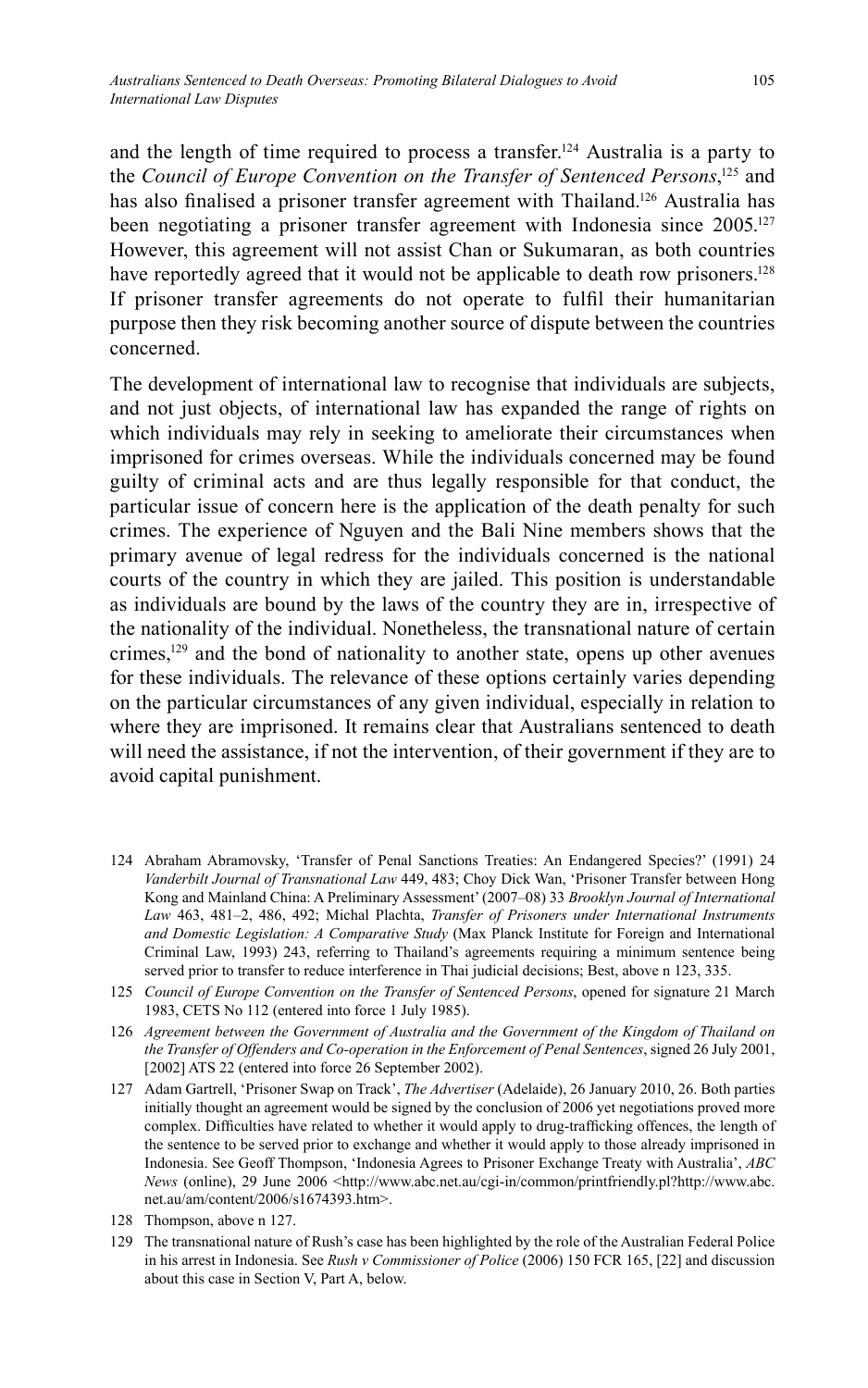### **V EXTERNALISING INTERNAL STANDARDS IN BILATERAL DIALOGUES**

While Australia is officially opposed to the death penalty, there are limited means for Australia to exert this position in relation to its nationals who are sentenced to death overseas. Australia presently strives for a delicate balance in seeking to ameliorate the position of Australians on death row while respecting the rights of the other state to exercise criminal jurisdiction. The more forcefully Australia seeks to exert its rights, the greater the risk of inflaming the bilateral relationship. So what can Australia do?

Ultimately, if Australia is serious about its role in preventing the application of the death penalty to its nationals in overseas jurisdictions, Australia would need to take a position that is not only clear, but also consistent.130 This position must be evident not only in diplomatic efforts supporting individuals, but also against the death penalty generally. Moreover, Australia must remain committed to its opposition over the death penalty in its bilateral relationships. These two dimensions are explored in this part to show how Australia could take steps that would allow more powerful action on behalf of Australian nationals sentenced to death abroad. Knowing that Australia has an uncompromising position on the death penalty will set the parameters for discussion and potentially moderate the degree of friction that may otherwise arise in addressing the issue.

#### **A** *Global Consistency in Diplomatic Efforts*

Australia's stand against the death penalty must be consistent when dealing with its different nationals sentenced to death abroad. One immediate inconsistency that was palpable for Rush was the conduct of the Australian Federal Police ('AFP') in relation to his arrest. Before Rush left for Indonesia, his parents had a 'gut feeling' something was wrong.<sup>131</sup> Rush's parents, through family friend and barrister Bob Myers, notified the AFP, who allegedly assured them that Rush would be warned and asked not to board the flight.<sup>132</sup> The AFP did not speak to him at all.<sup>133</sup> It may rightly be questioned whether the AFP should have favoured one individual in these circumstances and risked compromising an investigation into a complex transnational crime. Instead, the AFP wrote to their Indonesian counterparts, providing relevant information as to the drug operation and reportedly stating that the Indonesian police should 'take what action they deem appropriate'.<sup>134</sup> By contrast, Australia sought assurances from the United States that David Hicks

<sup>130</sup> Fullilove, above n 74, 7–8.

<sup>131</sup> ABC, above n 26, 2.

<sup>132</sup> Ibid 2–3; *Rush v Commissioner of Police* (2006) 150 FCR 165, [14]–[15].

<sup>133</sup> *Rush v Commissioner of Police* (2006) 150 FCR 165, [21].

<sup>134</sup> Ibid [22].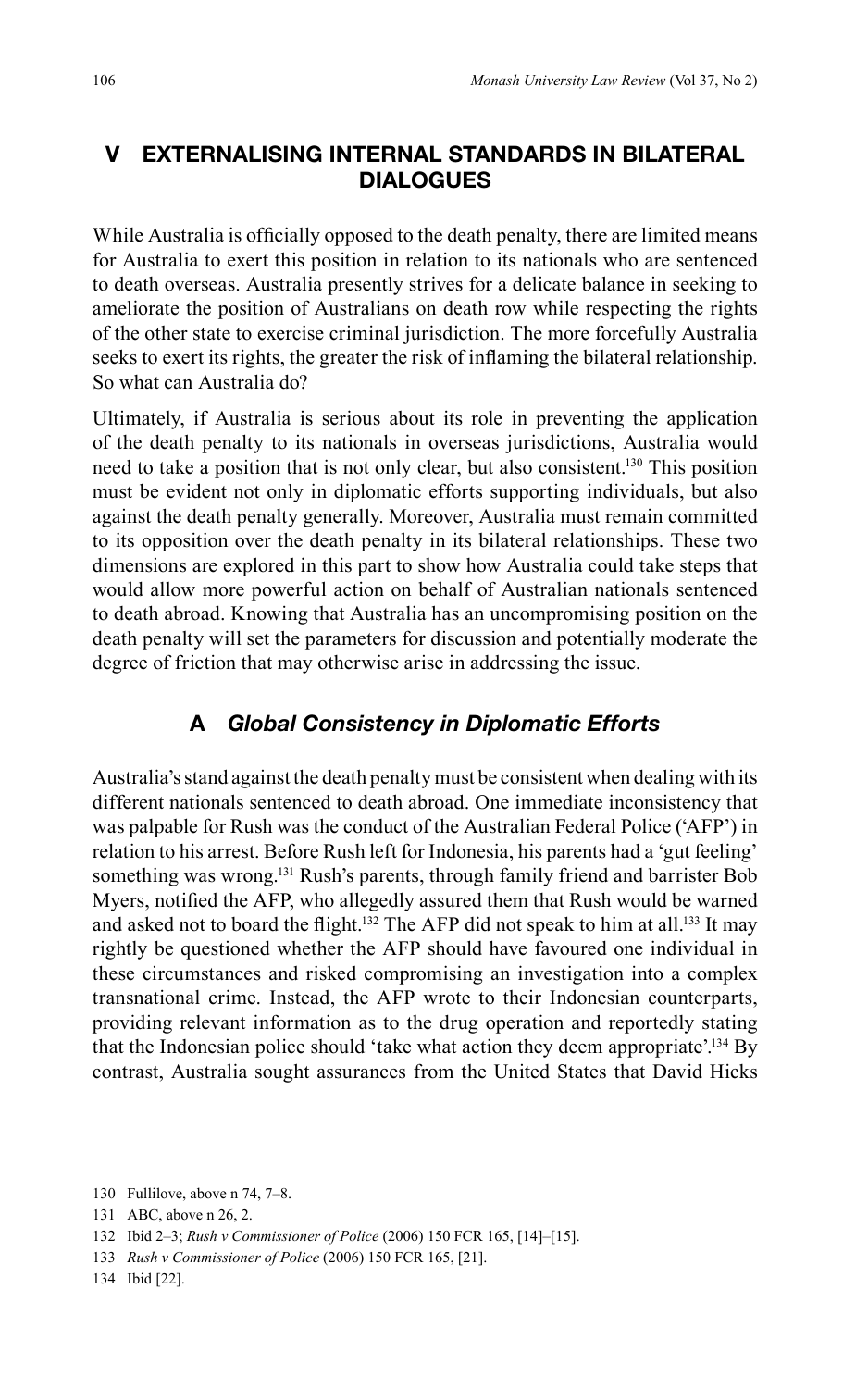would not be subject to the death penalty when Hicks was detained in the US military prison in Guantánamo Bay following his arrest in Afghanistan.<sup>135</sup>

Consistency is a vital element in this regard in Australia's approach to the death penalty. Fullilove has noted that the Australian Department of Foreign Affairs and Trade ('DFAT'):

takes a pragmatic approach to each case. … In some cases for example, the emphasis is put on an individual's personal circumstances; in others, on the strength of the bilateral relationship. Generally DFAT prefers high level political representations to interventions in local judicial processes, unless there is strong evidence that due process has not been followed.<sup>136</sup>

This approach is consistent with showing respect for a state's national sovereignty over criminal matters, as well as with the view that the right of diplomatic protection only arises once local remedies are exhausted. Fullilove rightly acknowledges, '[i]t is not easy to judge the effectiveness of diplomacy that is often quiet'.<sup>137</sup>

If Australia is to succeed diplomatically, its moral high ground, or soft power, $138$ needs to be intact. In relation to those responsible for the 2002 Bali bombings, members of the Australian government issued statements that signalled 'a retreat from this principled condemnation, under the rubric of respecting other states' sovereignty'.<sup>139</sup> Byrnes has advocated that Australia needs to moderate its position in this regard:

Pursuing the interests of Australian citizens in a manner that shows a consistent and principled approach to the death penalty does not necessarily involve publicly denouncing the imposition of every death sentence in a foreign country, but it certainly involves refraining from welcoming the possibility of the death penalty for those who are viewed with disfavour or contempt by the Australian Government or the Australian community more generally, such as the Bali bombers or Al Qaeda members.<sup>140</sup>

Prior to Nguyen's execution, Singaporean and Malaysian press questioned Australia's approach, particularly whether Australia could maintain that its nationals should be subject to different laws compared to the nationals of the

<sup>135</sup> Natalie Klein and Lise Barry, 'A Human Rights Perspective on Diplomatic Protection: David Hicks and His Dual Nationality' (2007) 13(1) *Australian Journal of Human Rights* 1, 17–18, referring to responses from the then Attorney-General: Phillip Ruddock, *David Hicks — FAQ — April 2006* (10 January 2008) Fair Go for David (Archived by Pandora) <http://pandora.nla.gov.au/pan/24144/20080110-0020/www. fairgofordavid.org/htmlfiles/documents/aghicksfaq.html>.

<sup>136</sup> Ibid.

<sup>137</sup> Ibid.

<sup>138</sup> Joseph S Nye Jr, *The Paradox of American Power: Why the World's Only Superpower Can't Go It Alone* (Oxford University Press, 2002) 9, describes soft power as 'getting others to want what you want'; it is 'the ability to set the political agenda in a way that shapes the preferences of others'.

<sup>139</sup> Byrnes, above n 2, 40. See also ibid 45, citing a series of comments by former Prime Minister John Howard supporting the use of the death penalty for the Bali Bombers, Osama bin Laden and Saddam Hussein.

<sup>140</sup> Byrnes, above n 2, 40–1.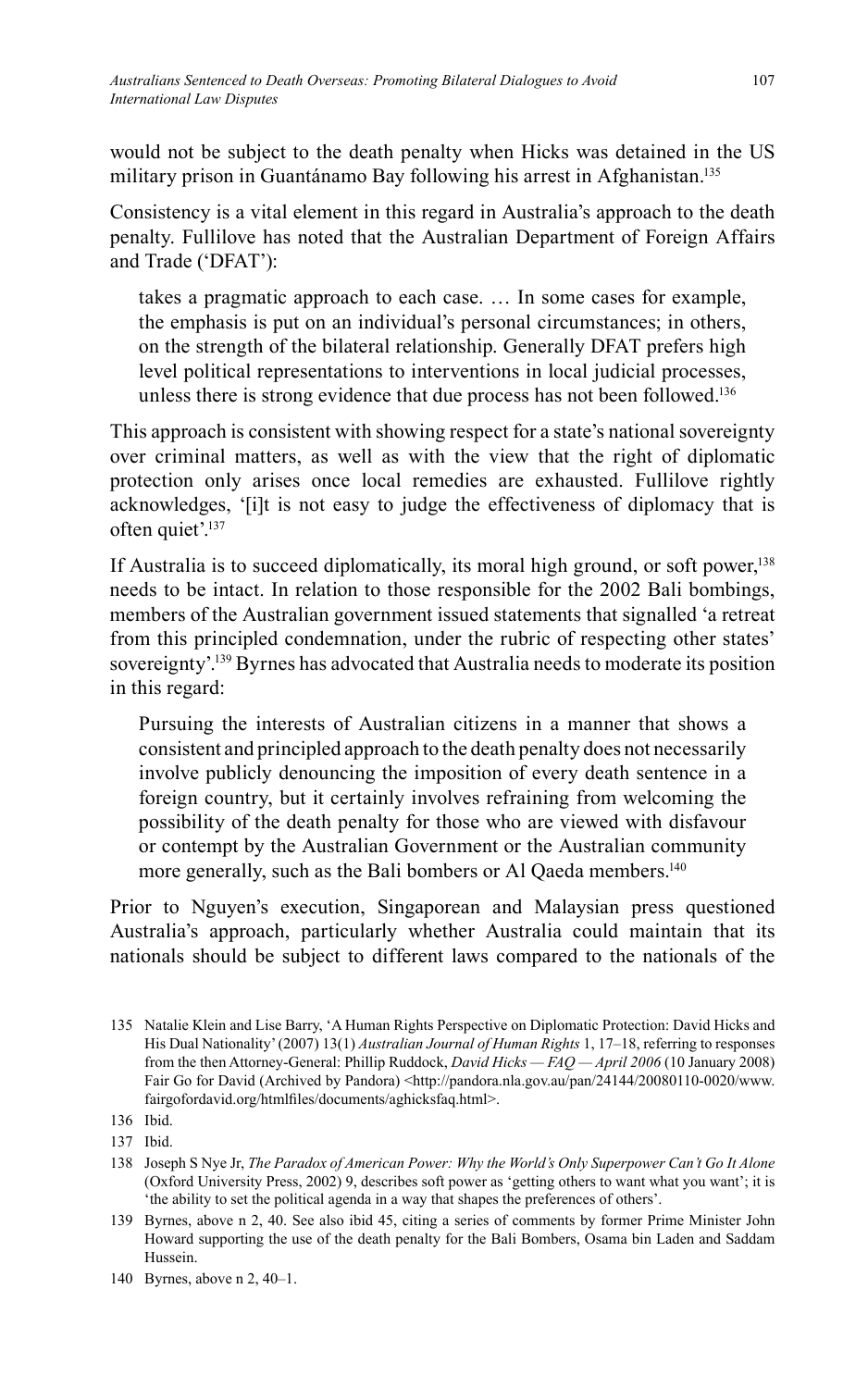country they are in.141 Fullilove has argued a consistent stance against applications of the death penalty will facilitate the government's credibility in challenging specific cases of capital punishment.<sup>142</sup> Australia will be on surer footing in assisting nationals on death row if its opposition to the death penalty is renowned at the international level.

### **A** *Regulating Bilateral Legal Relationships to Underline Abolition*

If Australia consistently affirms its abolitionist position globally, Australia could then assert its opposition to the death penalty more strongly in the bilateral agreements that are formulated in the criminal area with retentionist states. For example, in negotiating a prisoner transfer agreement with Indonesia, Australia could have insisted on its availability for death penalty prisoners precisely because such a sentence would not be imposed in Australia. There cannot be mirrored reciprocity on this issue given Australia and Indonesia's different positions on the death penalty. Yet Indonesia's exercise of territorial jurisdiction has clearly trumped Australia's sentencing laws and practice. Could Australia have done more in the negotiations to promote its abolitionist view?

Australia could also take a firmer position when dealing with its international cooperative arrangements in transnational criminal law enforcement efforts. Rush's case stands out in this regard as well. The activities of the Bali Nine had been under surveillance by the AFP prior to their departure overseas and the AFP's collaboration with Indonesia enabled their apprehension.<sup>143</sup> The AFP apparently feared compromising the operational integrity of their investigation and emphasised that they had no legal grounds to prevent Rush boarding the flight.<sup>144</sup> These actions essentially exposed the Bali Nine to arrest for capital offences in Indonesia.

The actions of the AFP in facilitating the arrests of the Bali Nine were challenged in *Rush v Commissioner of Police*. 145 The Federal Court closely considered regulations relating to the AFP's cooperation with overseas agencies.146 Under the *Mutual Assistance in Criminal Matters Act 1987* (Cth), s 8(1A) requires a request for mutual assistance to be refused if it relates to the prosecution or punishment of an offence where the death penalty may be imposed unless it is believed by the Attorney-General that there are 'special circumstances' that compel assistance to be granted. Section 8(1B) permits a request for mutual assistance to be refused if it is believed by the Attorney-General that acceding to the request may lead to the imposition of the death sentence, and, after taking into account the interests

145 *Rush v Commissioner of Police* (2006) 150 FCR 165.

<sup>141</sup> Examples of this media coverage are provided in Fullilove, above n 74, 5–6, 14.

<sup>142</sup> Ibid 6.

<sup>143</sup> See Sifris, above n 32, 82.

<sup>144</sup> ABC, above n 26; *Rush v Commissioner of Police* (2006) 150 FCR 165, [21].

<sup>146</sup> Ibid [33]–[53]. The decision was made in the context of an application for preliminary discovery, but was denied for failure to identify a possible cause of action.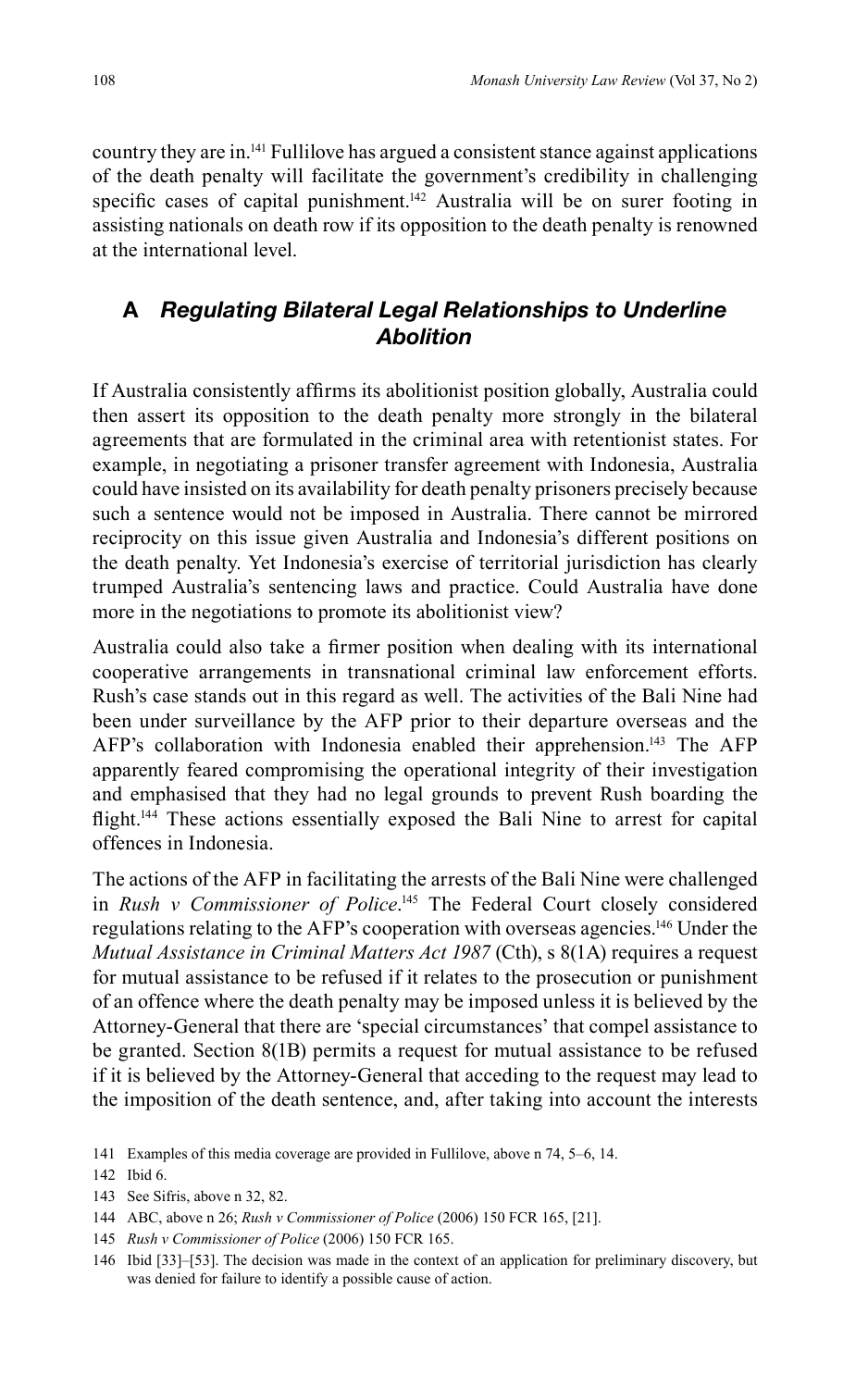of international criminal cooperation, is of the view that in the circumstances, the request should not be granted. Arguably this does not represent a strong enough position against the death penalty. As Justice von Doussa has noted, speaking extra-judicially, it does not go so far as to mandate the refusal of a request for assistance that may potentially subject an Australian to the risk of capital punishment.<sup>147</sup> Even this qualified abolitionist commitment is undermined by the latitude awarded to the police in its agency-to-agency assistance arrangements.<sup>148</sup> Pursuant to the AFP Guidelines on International Police-to-Police in Death Penalty Charge Situations, the AFP can provide assistance at an agency-to-agency level before charges have been laid, irrespective of whether the request pertains to offences in respect of which the death penalty may be imposed.149

In *Rush v Commissioner of Police*, the fact that limitations on providing agency-toagency assistance in cases involving capital offences only operated once a suspect was charged meant that the actions of the AFP were lawful.<sup>150</sup> This approach would facilitate AFP involvement in transnational criminal investigations.151 Yet Justice Finn commented on the need to re-examine the existing procedures: 'when providing information to the police forces of another country in circumstances which predictably could result in the charging of a person with an offence that would expose that person to the risk of the death penalty in that country'.<sup>152</sup>

Such a re-examination is warranted, as it is arguable that the *ICCPR* and its *Second Optional Protocol* preclude Australia from rendering material assistance to another country in investigations that may potentially result in the application of the death penalty.153 According to the United Nations Human Rights Committee, for states that have abolished capital punishment, there exists an obligation not to expose a person to a 'real risk' of its application in the context of deportations

- 147 John von Doussa, 'The Death Penalty A Matter of Principle' (Speech delivered at the National Conference of the United Nations Association of Australia, Adelaide, 22 October 2006) <http:// www.hreoc.gov.au/about/media/speeches/speeches\_president/2006/death\_penalty.html>. Cf Simon Bronitt, 'Directing Traffic: The Death Penalty and Cross-Border Law Enforcement' [2006] (Autumn) *Australian National University Reporter <http://info.anu.edu.au/mac/Newsletters and Journals/* ANU\_Reporter/097PP\_2006/\_02PP\_Autumn/\_bronitt.asp>, who contends that these limitations on the provision of assistance 'are tantamount to a national policy opposing the imposition of the death penalty: congruent with our domestic stance which abolished the imposition of capital punishment for federal offences in 1973'.
- 148 von Doussa, above n 147, 3; Bronitt, above n 147.
- 149 *Rush v Commissioner of Police* (2006) 150 FCR 165, [50]. See also Byrnes, above n 2, 38; Bronitt, above n 147; von Doussa, above n 147, 3.
- 150 *Rush v Commissioner of Police* (2006) 150 FCR 165, [73].
- 151 For discussion supporting the current structure of police-to-police cooperation in these circumstances, see Finlay, above n 23, 106, 112–7.
- 152 *Rush v Commissioner of Police* (2006) 150 FCR 165, [1].
- 153 Byrnes, above n 2, 38. Finlay, above n 23, 108–112, argues that there is no violation of international legal obligations in this context.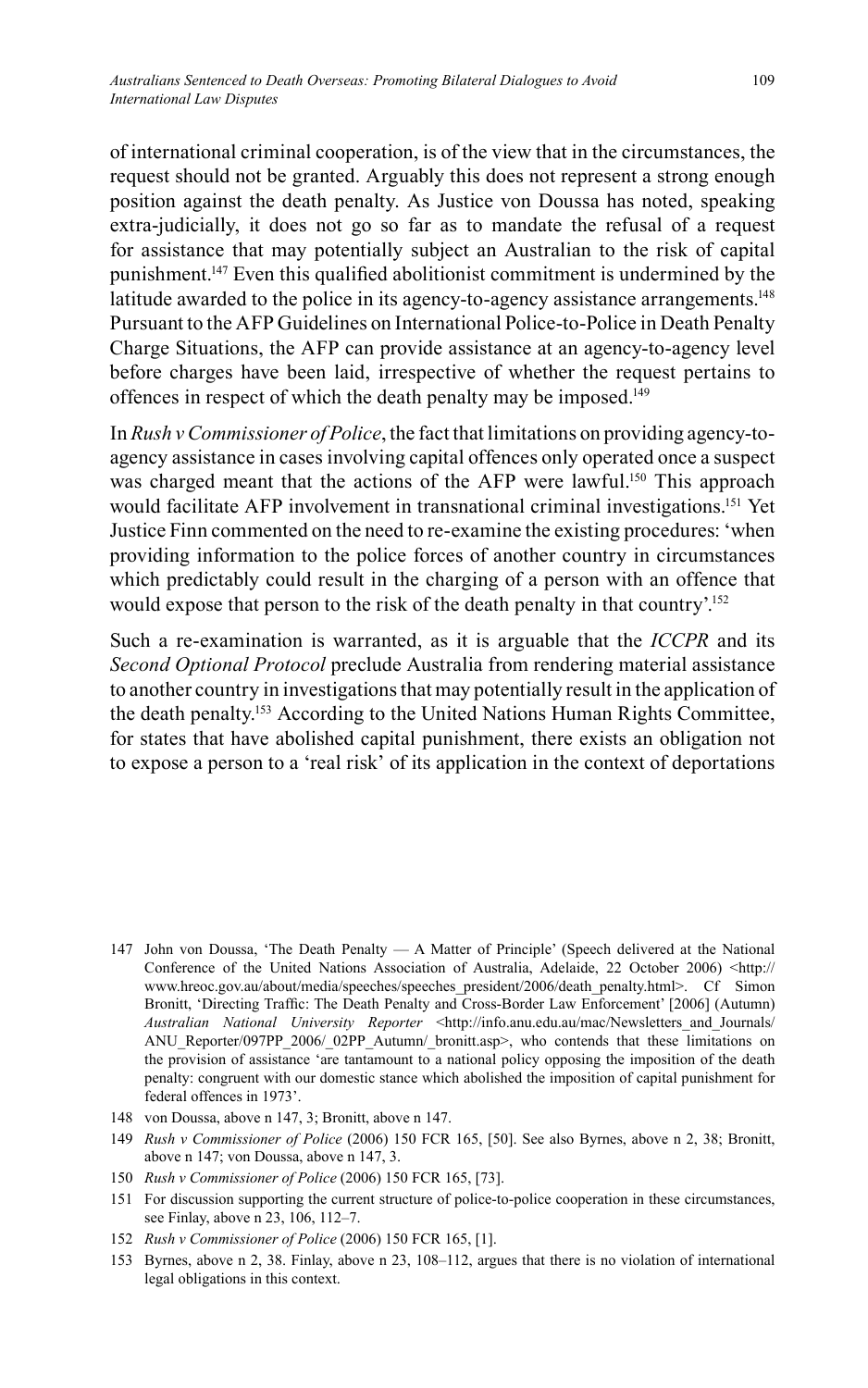or extraditions.154 It is less clear that an obligation exists not to render material assistance to a state that imposes the death penalty.<sup>155</sup>

Thus, Rush's case dramatically underlined the need to deliberate on the extent to which a clear and consistent stance against the death penalty can be maintained in lieu of Australia's interests in international cooperation to combat transnational crime.156 Clearly Rush's case instils the impression that, at least in regard to its relationship with Indonesia, Australia privileges international cooperation in criminal law enforcement at the expense of maintaining a strong and consistent abolitionist stance.157 This view is further strengthened by the enactment of the *Law and Justice Legislation Amendment (Serious Drug Offences and Other Measures) Act 2005* (Cth), which failed to include an express provision requiring the refusal of assistance where there is a risk that an Australian may be exposed to capital punishment.<sup>158</sup>

The Australian Parliament did ultimately recommend a review of relations between the AFP and overseas law enforcement agencies, particularly in regard to information sharing with countries that permit capital punishment.159 New guidelines were subsequently implemented. 160 With respect to involvement in investigations that potentially expose Australians to the death penalty, ministerial approval is now required and AFP management must 'consider a set of prescribed factors before providing assistance in matters with possible death penalty implications'.161 These factors include the prospective offender's age and individual circumstances, the seriousness of the suspected criminal activity, potential risks to persons in not providing the information, the degree of risk to the person, including the likely imposition of the death penalty and Australia's interest in facilitating international cooperation to combat transnational crime.162 Former Attorney-General Robert McClelland stated these reforms 'represent a balanced and responsible approach that provides greater clarity and accountability, while

- 154 See *Judge v Canada* (3rd Cir, 05-4954, 1 November 2006) slip op, where the United Nations Human Rights Committee found that Canada violated its obligations set out in art 6(1) of the *ICCPR* because Mr Judge was deported before it was certified that the death sentence would not be applied: Human Rights Committee, *Roger Judge v Canada: Communication No 829/1998*, 78th sess, UN Doc CCPR/ C/78/D/829/1998 (13 August 2003) [10.4].
- 155 Byrnes, above n 2, 38. See also Finlay, above n 23, 110–2.
- 156 See Byrnes, above n 2. For a detailed discussion of this issue, see Sifris above n 32.
- 157 Sifris, above n 32, 86, 107. Sifris further notes that the commitment to international cooperation to combat transnational crime was reinforced in 2006 when Australia signed the *Agreement between Australia and the Republic of Indonesia on the Framework for Security Cooperation*, opened for signature 13 November 2006, [2008] ATS 3 (entered into force 7 February 2008): at 86.
- 158 Ibid 88.
- 159 Andrew Fraser, 'Inquiry into AFP's Foreign Links "Overdue"', *Canberra Times* (online), 9 October 2008 <http://www.canberratimes.com.au/news/local/news/general/inquiry-into-afps-foreign-links-overdue/ 1329052.aspx>.
- 160 Australian Federal Police, *New AFP Guidelines Released* (18 December 2009) <http://www.afp.gov.au/ media-centre/news/afp/2009/december/new-afp-guidelines-released.aspx>.
- 161 Attorney-General Robert McClelland, quoted in Peter Veness, 'AFP Given New Rules after Bali Nine', *AAP Bulletins* (online), 18 December 2009 <http://news.brisbanetimes.com.au/breaking-news-national/ afp-given-new-rules-after-bali-nine-20091218-l5g6.html>.
- 162 Australian Federal Police, above n 160.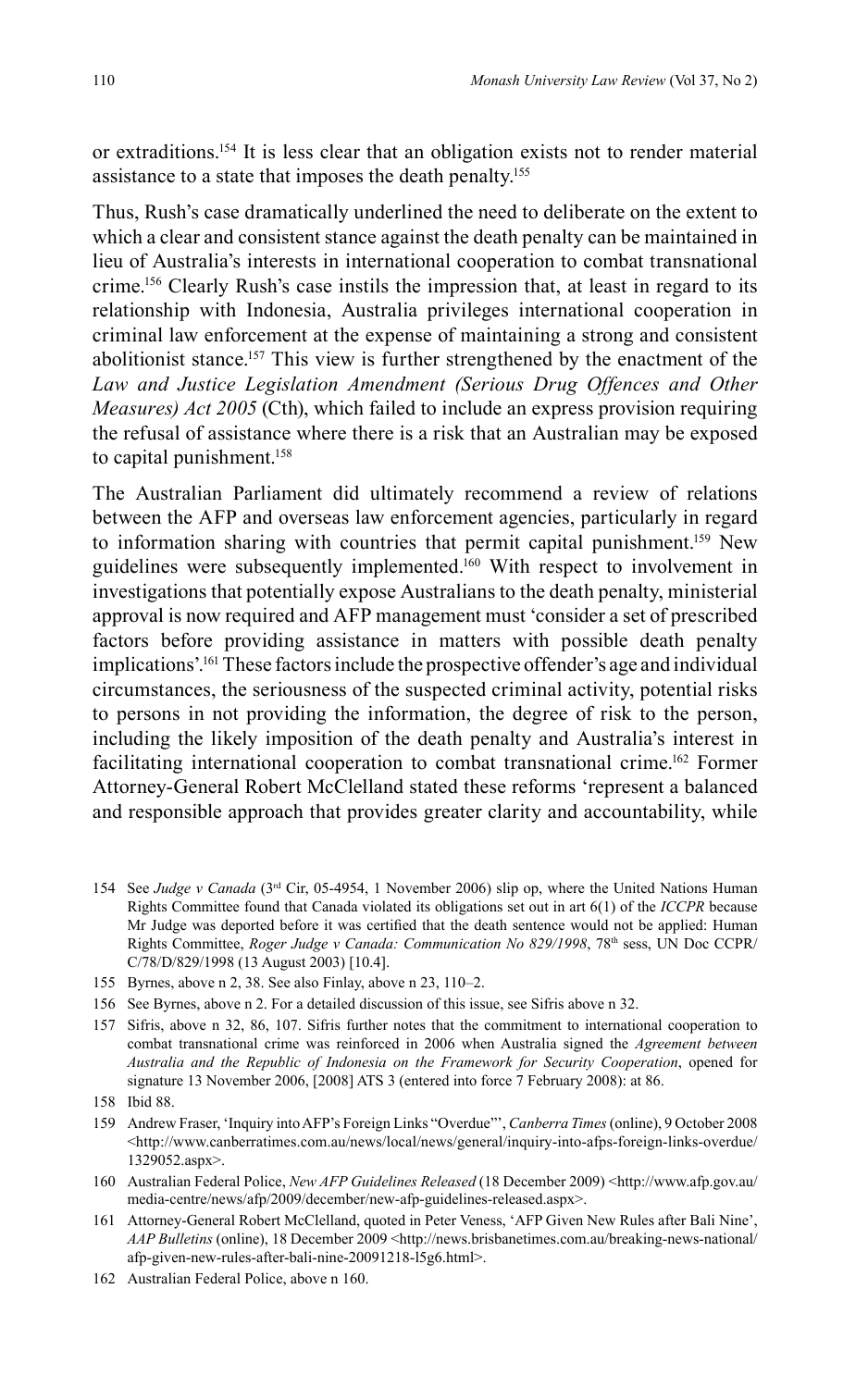maintaining our commitment to combating transnational crime'.<sup>163</sup> However, as noted by Stephen Blanks, New South Wales Council for Civil Liberties Secretary, this policy ought to be upgraded into legislation as '[e]xposing Australians to the death penalty is not simply a matter of being at the whim of the attorney-general or the government of the day'. 164

A further dimension to Australia externalising its abolitionist position in its bilateral relations could require Australia to take greater account of the risk of individuals facing the death penalty when deported from Australia. This question arose before the UN Human Rights Committee in *Mrs GT v Australia*, whereby Australia's decision to repatriate a Malaysian national to face drug charges could have resulted in the imposition of the death penalty and thus violated art 6 of the *ICCPR*.<sup>165</sup> The majority of the Committee determined there was insufficient evidence to conclude there was a real risk of prosecution on drug charges and hence imposition of a mandatory death sentence.<sup>166</sup> It may be noted that Australia sought confirmation from Malaysia that the victim would not be prosecuted for the same crimes he had committed in Australia and hence risk exposure to capital punishment,<sup>167</sup> and that Malaysia had not previously prosecuted returned individuals who had been convicted of exporting drugs.168 Although questions may be raised as to whether Australia closed all the loopholes in this regard, *Mrs GT v Australia* reflects a case of Australia taking steps within its bilateral relationships to protect individuals (and in this instance, a non-national) from the death penalty.

A stronger position has been evinced by Australia in relation to extradition. Australia has previously reflected its opposition to the death penalty in bilateral treaties with Indonesia through the inclusion of an exception for extradition where the individual is sought for an offence carrying the death penalty.<sup>169</sup> This approach is consistent with jurisprudence of international human rights bodies that countries that have abolished the death penalty should not expose individuals to a real risk of its imposition by deportation or extradition.170

- 163 Attorney-General Robert McClelland, quoted in Veness, above n 161.
- 164 Stephen Blanks, quoted in Veness, above n 161.
- 165 Human Rights Committee, *Mrs GT v Australia: Communication No* 706/1996, 61<sup>st</sup> sess, UN Doc CCPR/ C/61/D/706/1996 (4 November 1997).
- 166 Ibid [8.4]. Committee members Eckart Klein and David Kretzmer dissented on this point, commenting, at [3]:

 As the death penalty is mandatory for the offence committed by T in Malaysia, we must assume that this penalty will be imposed in Malaysia. The question is not whether an intention of the Malaysian authorities to prosecute T has been proved, but whether strong evidence has been provided to refute the assumption that Malaysian law will be applied. The answer is negative.

169 *Australia–Indonesia Extradition Treaty* art 7 reads:

 Extradition shall not be granted if the offence with which the person sought is charged or of which he is convicted, or for which he may be detained or tried in accordance with this Treaty, carries the death penalty under the law of the Requesting State unless that State undertakes that the death penalty will not be imposed or, if imposed, will not be carried out.

170 See, eg, Human Rights Committee, above n 154, [10.4].

<sup>167</sup> Ibid [4.2].

<sup>168</sup> Ibid [5.7].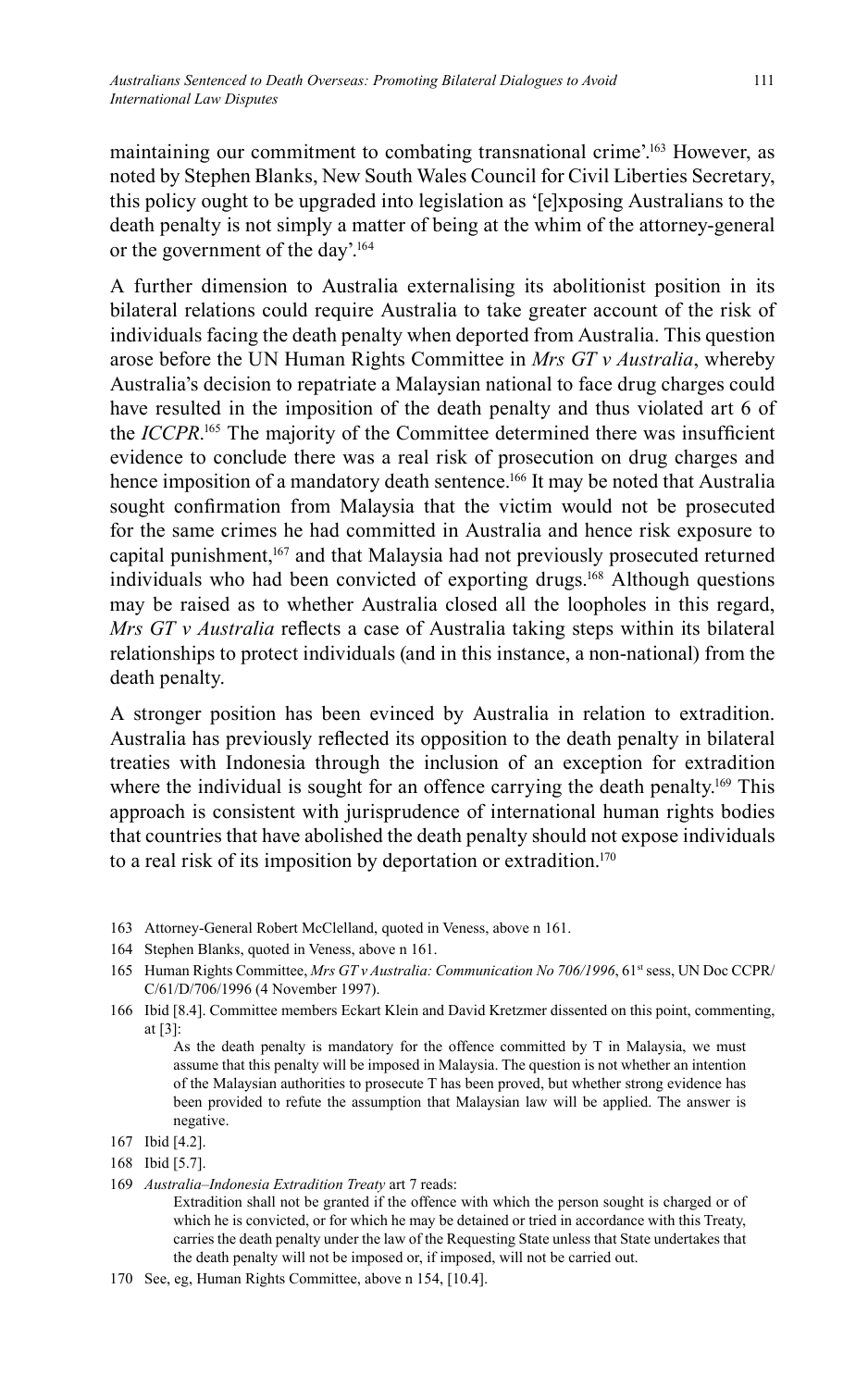Arguably Australia's stance against the death penalty could, and should, remain uncompromising. This stance does not imply that Australia will be unable to offer police assistance in cases where there is a risk that capital punishment will be imposed. Rather, that Australia's assistance will, as suggested by Colin Macdonald QC, be contingent on assurances from the requesting country that they will not inflict capital punishment.<sup>171</sup> Australia's position on a bilateral basis would therefore be clearer and better demonstrate Australia's opposition to capital punishment. An unequivocal position held by Australia might facilitate the bilateral relationship by creating an 'agree to disagree' scenario.

### **VI CONCLUDING REMARKS**

It is vital that Australia's opposition to the death penalty be firm, as such a stance may ameliorate the circumstances of those Australians who are at risk of, or subject to, capital punishment abroad, as well as reduce inter-state tension. At present though, it is appropriate to question what Australia's priorities are on this issue. Ultimately, Australia must determine where its position on the death penalty lies in relation to other inter-state issues. Australia may have many ties across a variety of issues with a country that imposes the death sentence on an Australian national. The treatment of an Australian national may be linked to another of these issues and negotiations may involve some trade-off between the states. It may well be argued that this type of bargaining is not appropriate when a life is at stake but hard-nosed *Realpolitik* may dictate otherwise.

The inter-linkage of political issues on a bilateral, or perhaps regional or multilateral basis, underlines how important it is for Australia to decide on the level of opposition to capital punishment it wishes to exert internationally. Determining the strength of this stance is critical, as Australia not only acts to protect one of its nationals from a punishment condemned within Australia, but is also asserting its own right, as a state, of diplomatic protection. That right of diplomatic protection provides a mechanism by which Australia may affirm its understanding of the relevant international law standards when it takes up the claims of its nationals.

Could Australia develop a non-negotiable stance around this issue? Only if Australia is resolute in its opposition to the death penalty. A non-negotiable stance would mean that Australia sends the message to the countries concerned that irrespective of any other relationship that Australia might have with that state, when it comes to the issue of the death penalty, Australia will do everything it can to prevent its application to its nationals. This approach would require more than diplomatic interchanges between the relevant officials, but concrete and visible steps (such as, for example, seeking to institute international litigation when all domestic avenues of appeal have been exhausted). Resolutions could be

<sup>171</sup> ABC, above n 26, 6. See also Sifris, above n 32, 107. Finlay, above n 23, 116, has argued that this approach is unrealistic because such assurances cannot easily be given in relation to operations that are carried out on a police-to-police level.